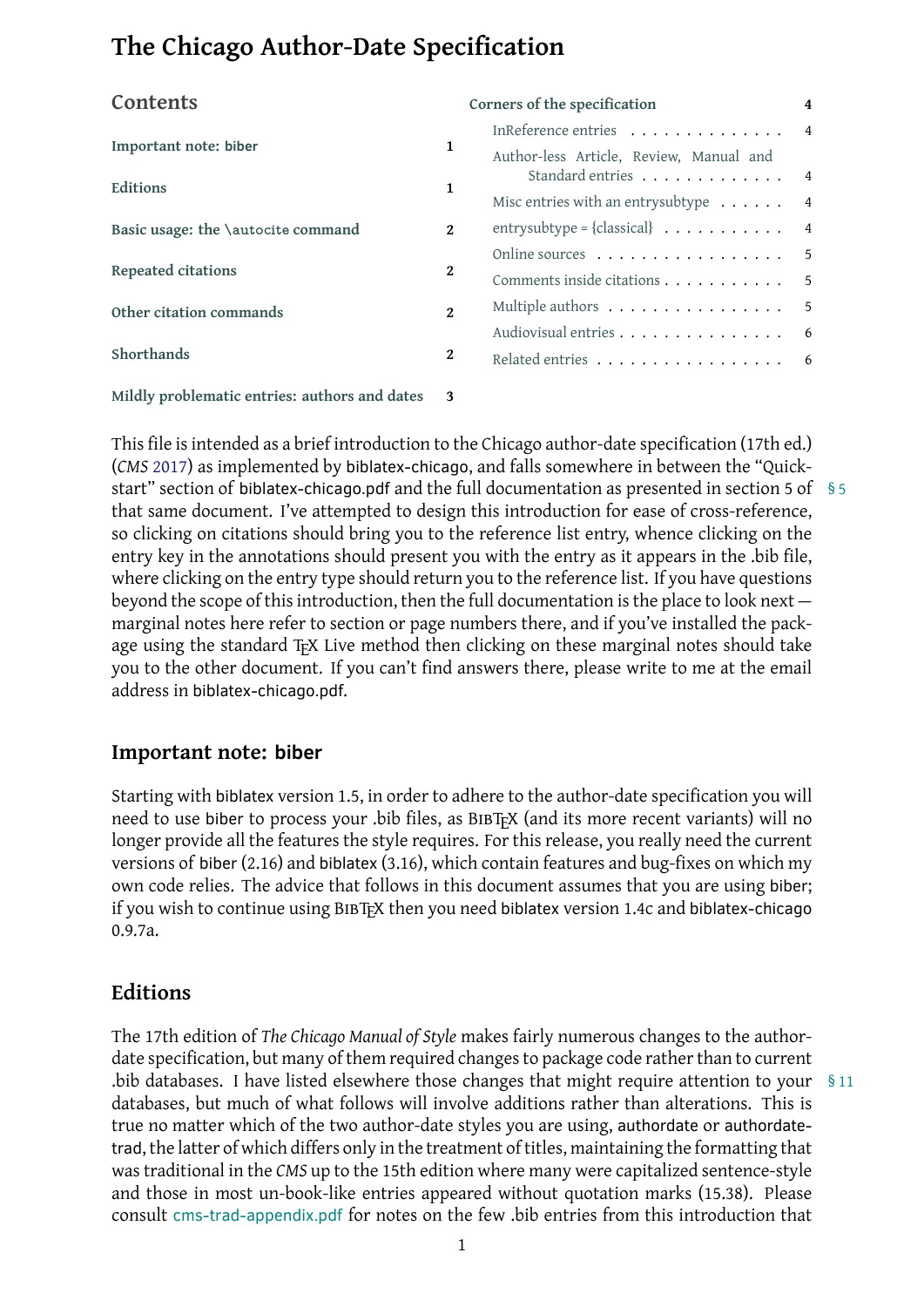## **Basic usage: the \autocite command**

<span id="page-1-0"></span>As a general rule, you'll probably want to use the *\autocite command for most citations*. For most sources, the result will be exactly as you expect it to be. A few examples: (Adorno and Benjamin 1999); (Ashbrook and Albright 1997); (Babb 1989); (Barcott 2000). Any page references should also appear as you expect: (Batson 1990, 338); (Beattie 1974, 79); (Boxer 1953, 36).

# **[Rep](#page-7-0)eated citations**

<span id="page-1-1"></span>Repeated citations are somewhat complicated. The Chicago author-date style doesn't use "*Ibid*," but in general a repeated citation on the same page will print only the page reference: (Browning 1996); (45). Technically, this should only occur when a source is cited "more than once in one paragraph" (*CMS* 2017, 15.27), so you can use the \citereset command from biblatex to achieve the greatest compliance, as the package only offers automatic resetting on part, chapter, se[ction,](#page-8-0) and subsection boundaries, while biblatex-chicago automatically resets the tracker at page breaks:

\citereset (*CMS* 2017, 15.27). If yo[u are g](#page-16-0)oing to repeat a source, make sure that the cite command provides a postnote — when using biblatex-chicago you'll no longer get any annoying empty parentheses, but you will get another standard citation, which may add too much clutter: (*CMS* 2017). [If you](#page-16-0) don't need to cite a specific page, then it may be better, or at least more concise, only to use one citation command rather than two.

### **Otherc[itati](#page-16-0)on commands**

The other citation commands from biblatex also work fine:  $$5.3.2$ 

<span id="page-1-2"></span>\textcite: Conley (1999); \autocite\*: (1982); \cite: Conway 1998; \cite\*: 2001; \footnote with **\autocite;<sup>1</sup> \footcite (=\cite** inside a **\footnote).**<sup>2</sup>

Multicites should work as you expect, too:

\autocites: (El[ec](#page-1-4)tr[onic](#page-8-1) Book Technolo[gy Inc](#page-8-2). 1991; Eliot 1953); [\a](#page-8-3)utocites [by th](#page-9-0)e same author: (Pirumova 1977a, 1977b); \autocites by the sa[me](#page-1-5) author with postnotes: (Pirumova 1977a; 1977b, 14); \textcites by the same author with postnotes: Pirumova (1977a, 37; 1977b).

Biblatex-chicago also provides a \gentextcite [com](#page-10-0)mand[, whi](#page-10-1)ch prints an Author's (forthcoming) name i[n the g](#page-14-0)[enitive](#page-14-1) case in what is otherwise a standard \textcite. If you want [to cha](#page-14-0)[nge th](#page-14-1)e default – **'s** – printed there you can specify whatever text [you w](#page-14-0)ish [like so](#page-14-1): \gentextcite[<ending>][][]{entry:key}. There is also a \gentextcites command, m[odified](#page-7-1) [thus:](#page-7-1) \gentextcites[<ending>]()()[][]{key1}{key2}.

# **Shorthands**

<span id="page-1-3"></span>Chicago's author-date style seems only to recommend the use of shorthands as abbreviations § 5.2, s.v. "shortfor long authors' names, particularly institutional names (*CMS* 2017, 15.37). By default, I have followed this recommendation: \autocites: (BSI 1985; ISO 1997); \textcites: BSI (1985) and

1. (Donne 1995).

<span id="page-1-5"></span><span id="page-1-4"></span>2. Dunn 1999.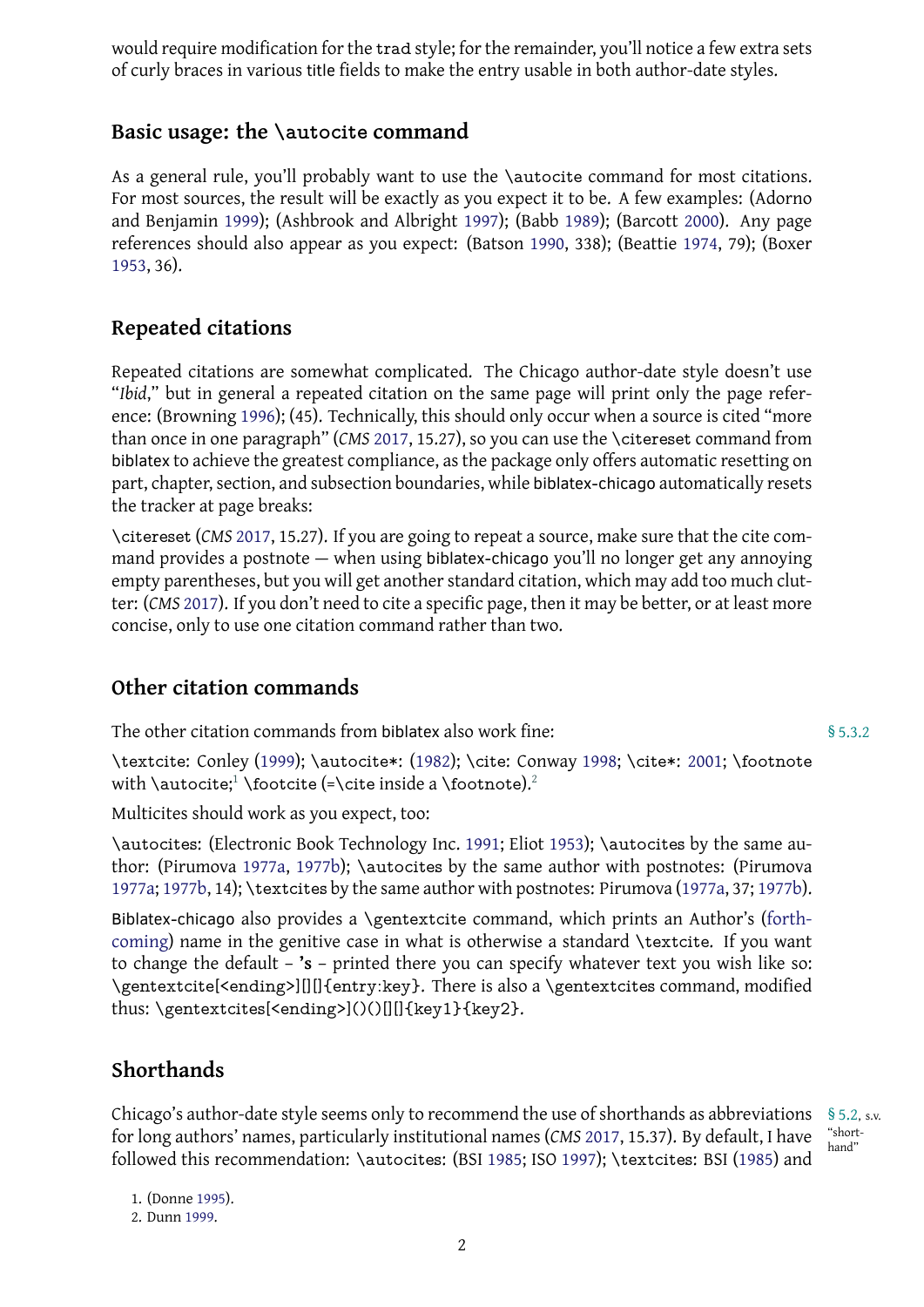ences, followed by the parenthesized expansion of the shorthand, taken from the author (or possibly the organization) field. The entry will be alphabetized by the shorthand. If you use a \pri[ntbib](#page-12-0)list{shorthand} command, the list of shorthands will still be printed, so you now have a variety of options available for presenting the expansions depending on your specific requirements. Please note, also, that you can get back something approaching the "standard" behavior of shorthands if you give the cmslos=false option to biblatex-chicago in your document preamble.

# **Mildly problematic entries: authors and dates**

<span id="page-2-0"></span>In most entries, the absence of an author can be supplied by, e.g., an editor or a translator: § 5.2, s.v.<br>(Crow and Olson 1066): (Silvarstoin 1074). Sometimes an anonymous work's author is known "author" (Crow and Olson 1966); (Silverstein 1974). Sometimes an anonymous work's author is known or can be guessed: ([Horsley] 1796); ([Cook?] 1730). Alternatively, in some cases the title may appear in place of the author: (*Stanze* 1547); (*True and Sincere Declaration* 1610). Recent editions are less than ent[husia](#page-9-1)stic about the [use o](#page-15-0)f "Anon." as author, unless the title page of the work explicitly so attributes it.

By default, in most entry typ[es, an](#page-12-1) a[bsent](#page-16-1) date [wi](#page-8-4)ll automatically pro[voke](#page-16-2) biber into search- § 5.2, s.v.<br>ing for other sorts of dates in the entry in the order date eventdate oriodate urldate: e.g. "<sup>date"</sup> ing for other sorts of dates in the entry, in the order date, eventdate, origdate, urldate: e.g., (Wikipedia 2019), which only has a urldate. In five entry types — Music, Review, Standard, SuppPeriodical, and Video  $-$  this search order is eventdate, origdate, date, urldate, as in these types the earliest date should take precedence (cf. page 6, below). You can also change the default sea[rch or](#page-17-0)der, for all but the five types just mentioned, by using the cmsdate option in the preamble of your document, instead of (or in addition to) using it in the options field of individual entries. Setting that option in the preamble [e](#page-5-1)ither to "both" or "on" makes the document-wide search order: origyear, year, eventyear, urlyear. This may be useful for documents that contain many entries with multiple dates, and where you want *always* to present the earlier (i.e., orig) dates at the head of reference list entries and in citations. You can eliminate some of these dates from the running, or change the search order, using the \Declare-Labeldate command in your preamble, but please be aware that I have hard-coded the possibilities above into the author-date style in order to cope with some tricky corners of the specification. If you reorder these dates, and your references enter these tricky corners, the results might be surprising. (Cf. section 4.5.8 in biblatex.pdf.)

In all entry types except for Misc, the absence of all four possible dates will automatically produce "n.d." instead: (Bernstein, n.d.). You will see this same string in entries that only contain a urldate, where that date is an access date as opposed to, e.g., a revision date provided by the URL itself, that is, where no userd field has been provided to change the default string before the date: (Evanston Public Libr[ary,](#page-7-2) n.d.). You can also provide \bibstring{nodate} yourself in a year field: (Ross, n.d.). Uncertain dates or date ranges like decades and centuries can now be presented using biblatex's ISO8601-2 Extended Format specification: (Clark [1957?]). You Table 3 can handle forthcoming works in [one o](#page-11-0)f two ways: either by using the \autocap macro and the year (instead of the date) field, or by placing the exact string forthcoming in the pubstate field. Either way the [wor](#page-15-1)d will appear, correctly capitalized, in both citations [and the](#page-8-5) list of references: (Author, forthcoming); (Contributor, forthcoming).

The rules for entries with more than one date remain unchanged from the previous edition (*CMS* 2017, 15.40). First, Music, Review, and Video entries have their own rules, which are applied automatically. [\(Once again](#page-7-1), see page 6, b[elow.\) For oth](#page-8-6)er entry types, there are two options, corresponding to two different states of the cmsdate entry (or preamble) option. The [defaul](#page-16-0)t is cmsdate=off: (Maitland 1926). Here, setting the pubstate field to reprint ensures that a notice of the original publicati[on](#page-5-1) date will be printed at the end of the reference list entry. Alternatively, you can use cmsdate=both: (Emerson [1836] 1985); (Maitland

3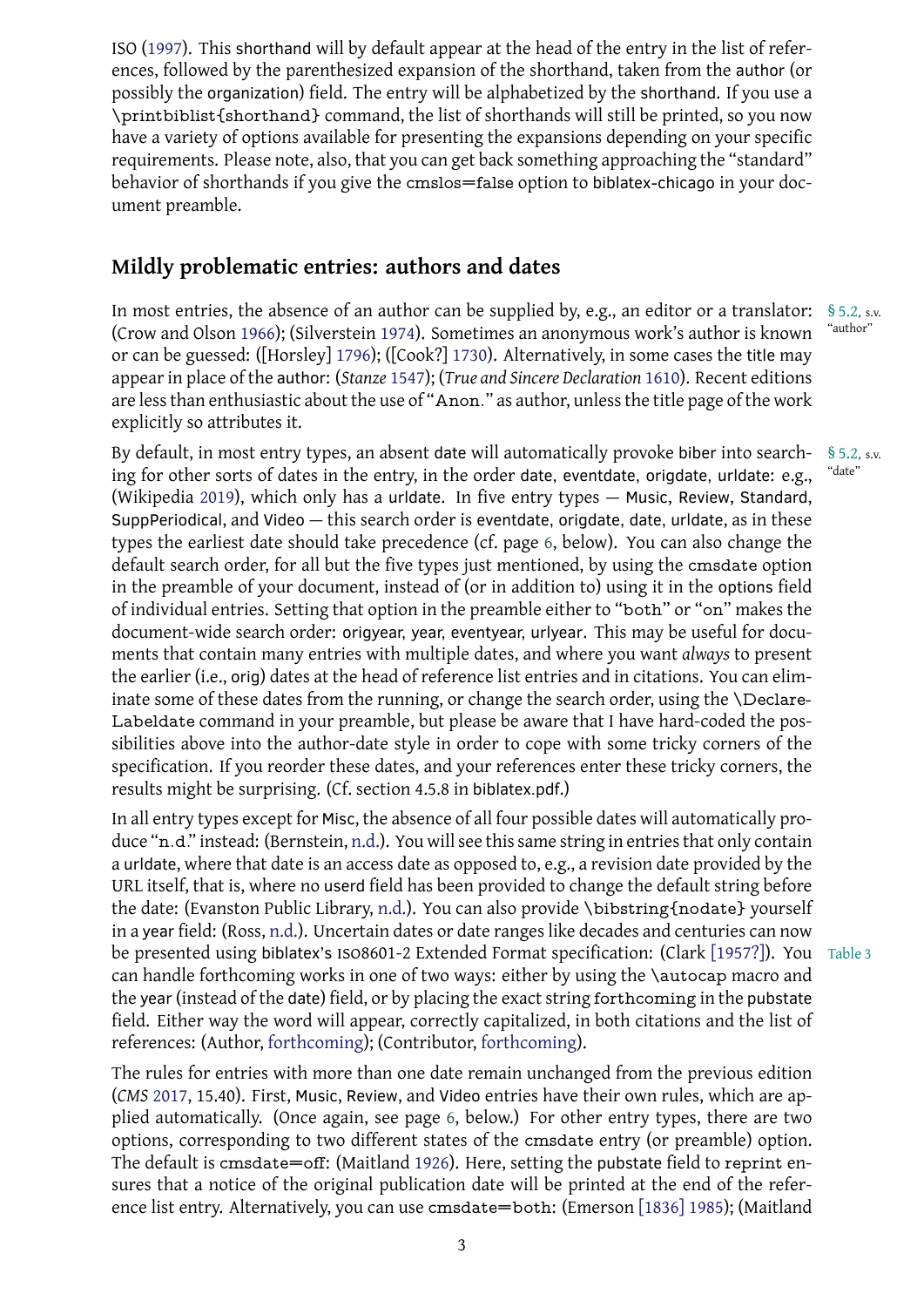date on is still available even though it falls outside the specification:  $\mathbf{J}$ options, in combination with others available in your .bib files, can cover a wide range of dif[ficult cases.](#page-13-0) Please see the next section below, and also the following entries in dates-test.bib: (Schweitzer [1911] 1966; White 1946a, 1946b).

# **Corners [of the spec](#page-15-2)ifica[tion](#page-17-1)**

<span id="page-3-0"></span>The *Manual* has clarified many parts of the author-date specification, and by following up on suggestions from the notes & bibliography style one can be reasonably certain about many other details, but if you interpret the specification differently please let me know.

### **InReference entries**

<span id="page-3-1"></span>These present several peculiarities: the title of the work should always take the place of any § 5.1, s.v. author, citations of non-online sources should include a publication date, and any postnote field will be enclosed in quotation marks preceded by "s.v." for "*sub verbo*." This allows you to refer to alphabetized articles in well-known reference works: (*Ency. Brit.,* 15th ed*.* 1980, s.v. "Hume, David"); (*New Grove Dict.,* n.d., s.v. "Sibelius, Jean"); (Wikipedia 2019, s.v. "BibTeX"). As this last example shows, you can also put anything at all into the entrysubtype field to present, at your discretion, an online reference work more like an Online [entry, that is, with a](#page-10-2) title in roman rather than italics.

### **Author-less Article, Review, Manual and Standard entries**

<span id="page-3-2"></span>In Article and Review entries with the magazine entrysubtype, the absence of an author auto- § 5.1, s.v.<br>matically places the journalitie of the poriodical in citations and at the head of the optev in the "article" matically places the journaltitle of the periodical in citations and at the head of the entry in the list of references: (*Gourmet* 2000). (Without the entrysubtype, you'll get the title at the head rather than the journaltitle.) You can cite newspaper and magazine articles entirely within the text, i.e., without them appearing in the reference list (*CMS* 2017, 15.49), if you set the cmsdate=full entry option: (*Lake Forester,* March 23, 2000); (*New York Times,* April 10, 2000). In Manual and Standard ent[ries,](#page-11-1) the organization field does the same: (Electronic Book Technology Inc. 1991). If you wish to present an abbreviated form o[f the](#page-16-0) organization name in citations only, then the shortauthor field  $-$  [or in other cases](#page-13-1) the shorthand field  $-$  is the place for it: (NISO 2010). For abbreviated journaltitles, you can use shortjournal, which also allows you, should [you](#page-10-0) wish, to provide a list of abbreviated journal names with their expansions using \printbiblist{shortjournal}: (*Ergänzungsblätter z. Allg. Lit.-Ztg.* 1828).

### **Misc entries with an entrysubtype**

<span id="page-3-3"></span>When citing individual pieces from unpublished archives, letter-like [sour](#page-11-2)ces will generally § 5.1, s.v.<br>only have an origidate (Creel 1918), while non-letters e.g. interviews, use the date field: (Spock "misc" only have an origdate (Creel 1918), while non-letters, e.g., interviews, use the date field: (Spock 1974). For undated pieces you can put \bibstring{nodate} in the year field: (Dinkel, n.d.). For citing whole collections, see the next section.

## **[entr](#page-16-3)ysubtype = {classical}**

<span id="page-3-4"></span>This option's name derives from its use for citing texts from classical antiquity, though in the § 5.2, s.v. author-date style especially it can be put to use in several other contexts. In a nutshell, any entry with such an entrysubtype will be treated, in citations only, not as author-date but as author-title, and will also have modified punctuation before postnote fields. (Entries in the

4

"entry-<br>subtype"

"inrefer-<br>ence"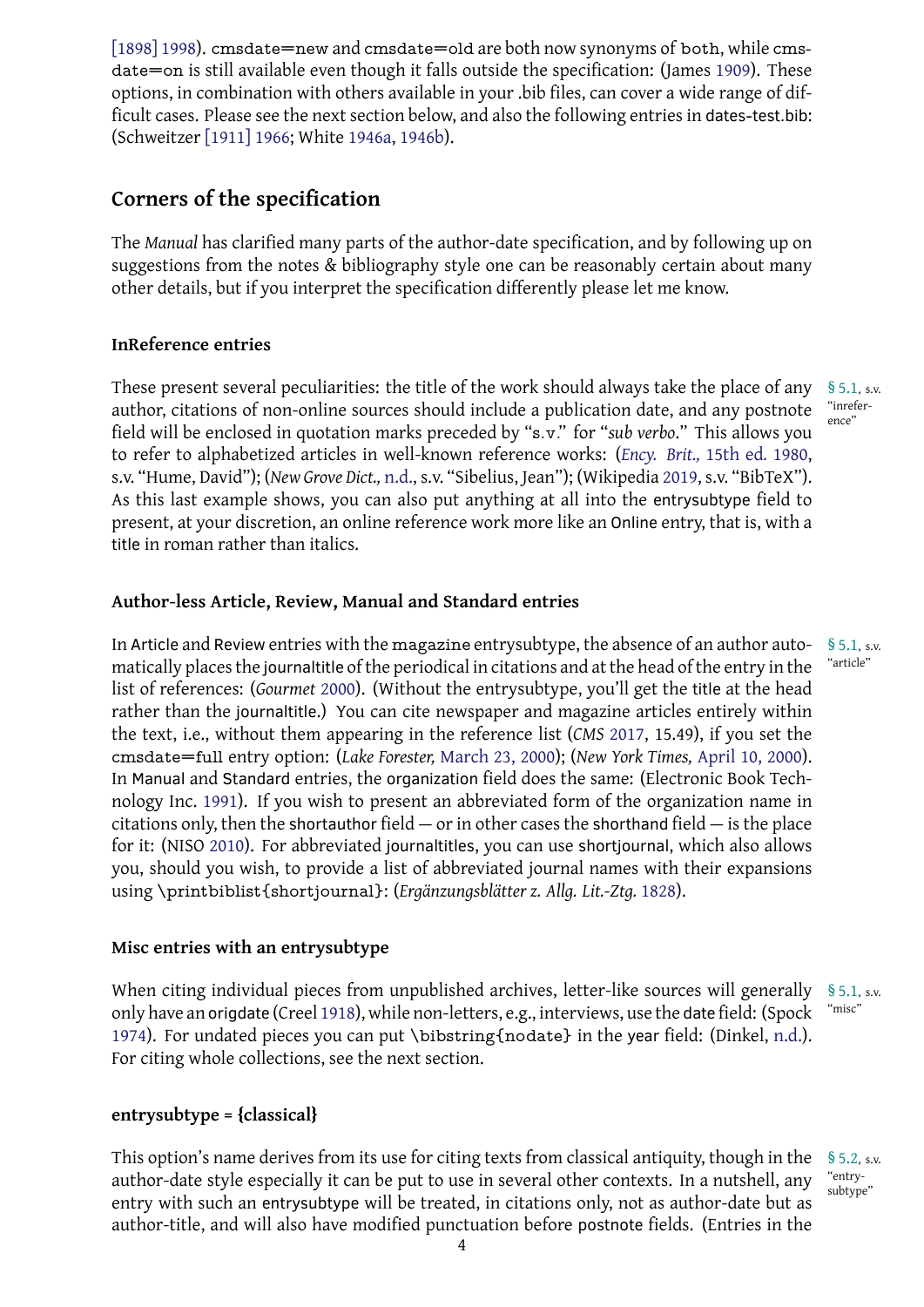date for a single state or  $\alpha$  or  $\alpha$  or  $\alpha$  case, produce the title rather rather rather rather rather rather rather rather rather rather rather rather rather rather rather rather rather rather rather rather rather ra than the year. Some examples should make this clearer:

Classical works: without abbreviation: (Aristotle, *Metaphysica*)*;* with abbreviation: (Aristotle, *Metaph.*)*;* (Pl., *Resp.*)*;* using standard pagination: (*Metaph.* 3.2.996b5–8); (*Resp.* 420e); work cited by page of a modern edition, i.e., without entrysubtype: (Euripides 1958, 198).

Sacred works, e.g., the Bible and the Qur'an: (Gen. [25:19–36:43](#page-6-0)).

An unpublish[ed ar](#page-15-3)chive, from which more than one work has been cit[ed: \(H](#page-15-3)ouse Papers, file 12). (Both this and the previous example use a Misc entry with cla[ssical](#page-11-3) entrysubtype.)

Similarly, scientific databases use the special[ized](#page-11-4) Dataset entry type, and will generally only § 5.1, s.v. have an online access date (urldate), so by default I set authortitle=true for t[his type](#page-12-2), in- "dataset" stead of using an entrysubtype, to provide author-title citations: (NASA/IPAC Extragalactic Database, object name IRAS F00400+4059).

#### **Online so[urces](#page-13-2)**

<span id="page-4-0"></span>The 17th edition of the *CMS* has greatly enhanced its treatment of online materials, including blogs, social media, podcasts, and scientific databases. Table 2 in biblatex-chicago.pdf sum- Table 2 marizes the specification for you, and there are examples scattered throughout this introduction. The presentation of online comments (on blogs or social media posts) warrants extra attention. As a rule, such material need be presented only in the text, rather than in the reference list. You could simply provide it there by hand, or perhaps as a comment to a citation of the main blog or post, using the techniques described in the next section. The commenton relatedtype allows you to gather all such references in your .bib file, and attempts to au- § 5.2.1 tomate as far as possible the presentation of those references in your document. In short, the comment ac:comment with the commenton relatedtype can be cited as part of a multicite command like so: \autocites{ac:comment}{ellis:blog-customc}, yielding (AC, July 1, 2008, 10:18 a.m.; comment on Ellis 2008). The second key given to the \autocites command is a virtual en[try, created by](#page-18-0) biber in the document .bbl file, and reachable by combining the key in the related field with the suffix -customc. You can, of course, arrange for comments to appear in the reference list, eith[er usi](#page-10-3)ng commenton or a more handcrafted solution, e.g., (Viv 2015).

### **Co[mment](#page-16-4)s inside citations**

<span id="page-4-1"></span>If you wish to include a comment inside the parentheses of a citation, it will need to be separated by a semicolon (*CMS* 2017, 15.24). If you have a postnote, then you can manually provide the punctuation and comment in that field, e.g., (Stendhal 1925, 4; the unrevised trans.). Without a postnote, you have two choices. You can enable the postnotepunct package option, which allows you simp[ly to](#page-16-0) type \autocite[; the unrevised trans.]{stendhal: parma} (Stendhal 1925; the unrevised trans.), or you can cont[inue](#page-16-5) to use a separate Misc or CustomC entry containing just the text of the comment in the title field, entrysubtype classical, and options skipbib. An \autocites command calling both the main text and the comment will then do [the tr](#page-16-5)ick, e.g., (*CMS* 2017; the most recent edition).

### **Multiple authors**

The default settings in biblatex-chicago are maxnames=3,minnames=1 in citations and maxbibnames=10,minbibnames=7 in the list of references (these latter parameters set in biblatex-chicago.sty). In practice, this means that an entry like hlatky:hrt, with 5 authors,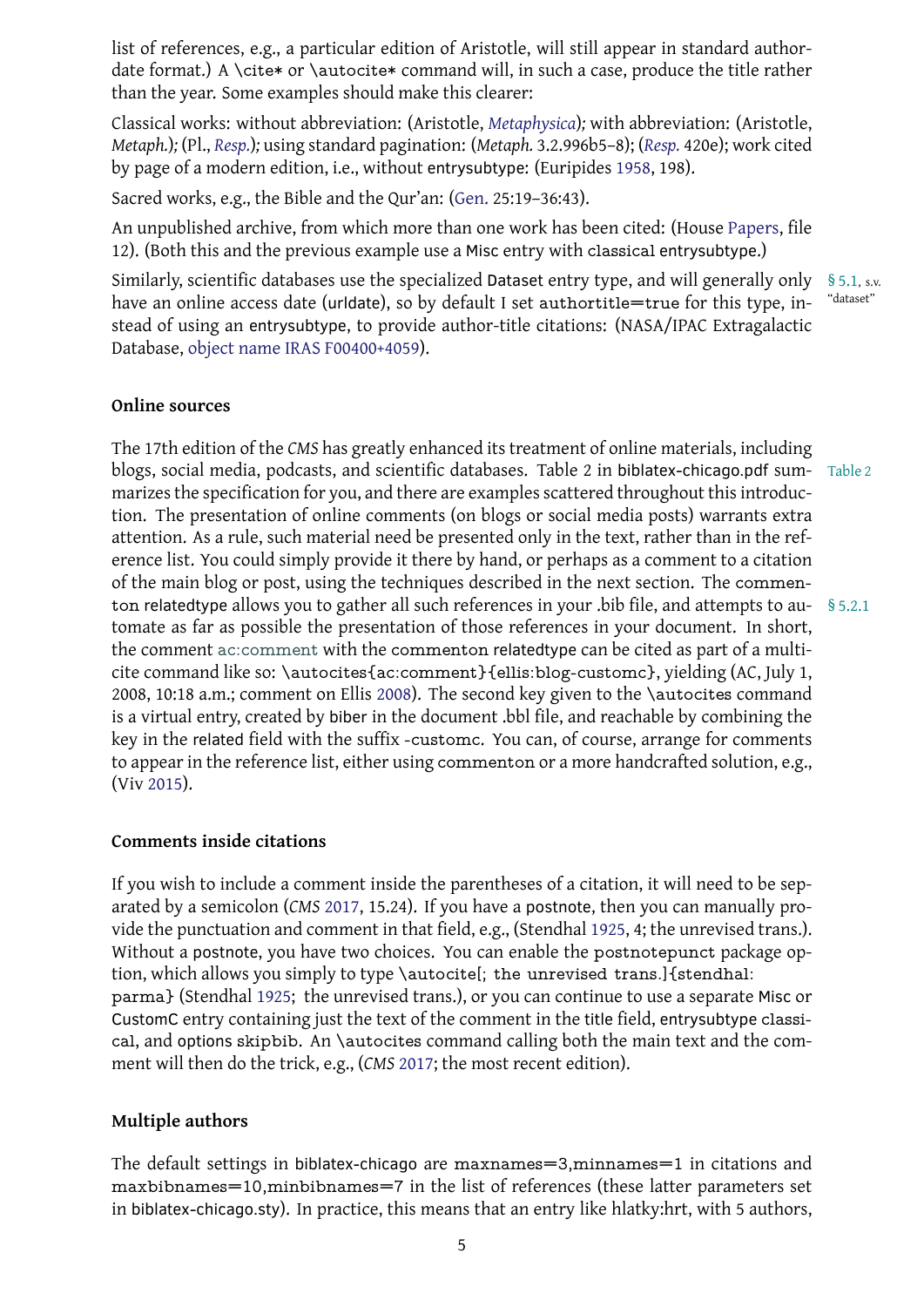(Fig. 2002). For the vast majority of circumstances, the vast majority of circumstances, the vast majority right  $\sim$ for the Chicago author-date specification. However, if "a reference list includes another work *of the same date* that would also be abbreviated as ['Hlatky et al.'] but whose coauthors are different per[sons o](#page-12-3)r listed in a different order, the text citations must distinguish between them" (*CMS* 2017, 15.29). The (biber-only) biblatex option uniquelist, set for you in biblatexchicago.sty, will automatically handle many of these situations for you, but it is as well to understand that it does so by temporarily suspending the limits, listed above, on how many names to pr[int in](#page-16-0) a citation. Without uniquelist, biblatex would present such a work as, e.g., (Hlatky et al. 2002b), while hlatky:hrt would be (Hlatky et al. 2002a). This does distinguish between them, but inaccurately, as it suggests that the two different author lists are exactly the same. With uniquelist, the two citations might look like (Hlatky, Boothroyd et al. 2002) and (Hlatky, Smith et al. 2002), which is what the specification requires.

If, however, the distinguishing name occurs further down the author list  $-$  in fourth or fifth position in our examples — then the default settings would produce citations with all 4 or 5 names printed, which can become awkwardly long. In such a situation, you can provide shortauthor fields that look like this: {{Hlatky et al., \mkbibquote{Quality of Life,}}} and {{Hlatky et al., \mkbibquote{Depressive Symptoms,}}}, using a shortened title to distinguish the references. This would produce (Hlatky et al., "Quality of Life," 2002) and (Hlatky et al., "Depressive Symptoms," 2002), as the spec recommends. There is, unfortunately, no simpler way that I know of to deal with this situation.

### **Audiovisual entries**

<span id="page-5-1"></span>The *Manual* acknowledges that most audio-visual material will be cited via a digital copy, but § 5.4.2 suggests that "it is generally useful to give information about the original source," and also that "the date of the original recording should be privileged in the citation" (15.57). The more book-like entries, like published (Audio) and unpublished (Misc) scores, are straightforward: (Schubert 1895); (Verdi 1998); (Shapey 1966). Efforts should be made to provide a date beyond the access date for online materials: (Coolidge [ca. 1920]); ("HOROWITZ" 1968); (Pollan 2007). So too for Music and Video entries, where recording or broadcast dates are generally preferred; (Auden 19[91\); \(C](#page-15-4)urtis a[nd Ma](#page-16-6)lins 1996)[; \(Han](#page-15-5)del 1987); (Holiday 1958); (New York Trumpet Ensemble 1981). Others perhaps require further i[nformatio](#page-9-2)n in the entry or [genu](#page-12-4)inely are [bette](#page-15-6)r suited to presentation in running text: (Beethoven, n.d.). The standard biblatex tools for subdividin[g refe](#page-6-1)rence lists are all a[vailab](#page-9-3)le if you [want t](#page-11-5)o follow the *Manual's* recommendations on pres[entin](#page-14-3)g this kind of material separately from other sour[ces.](#page-12-5)

### **Related entries**

<span id="page-5-0"></span>Biblatex provides a powerful mechanism, using the related field, for grouping two (or more) § 5.2.1 works together in a single entry in the list of references, while biblatex-chicago offers both this functionality and some Chicago-specific variants which employ different means. You can find a full discussion of this in biblatex-chicago.pdf, but a few of the entries already cited in this introduction show some of the possibilities: (AC, July 1, 2008, 10:18 a.m.; comment on Ellis 2008); (Aristotle, *Metaphysica*)*;* (Coolidge [ca. 1920]); (Emerson [1836] 1985); (Schweitzer [1911] 1966).

# **[In c](#page-15-2)[onc](#page-10-3)[lu](#page-15-2)sion**

Allow me, finally, to emphasize just how multifarious are the sources illustrated in the *CMS*, only a small selection of which have appeared in this introduction. You will find significantly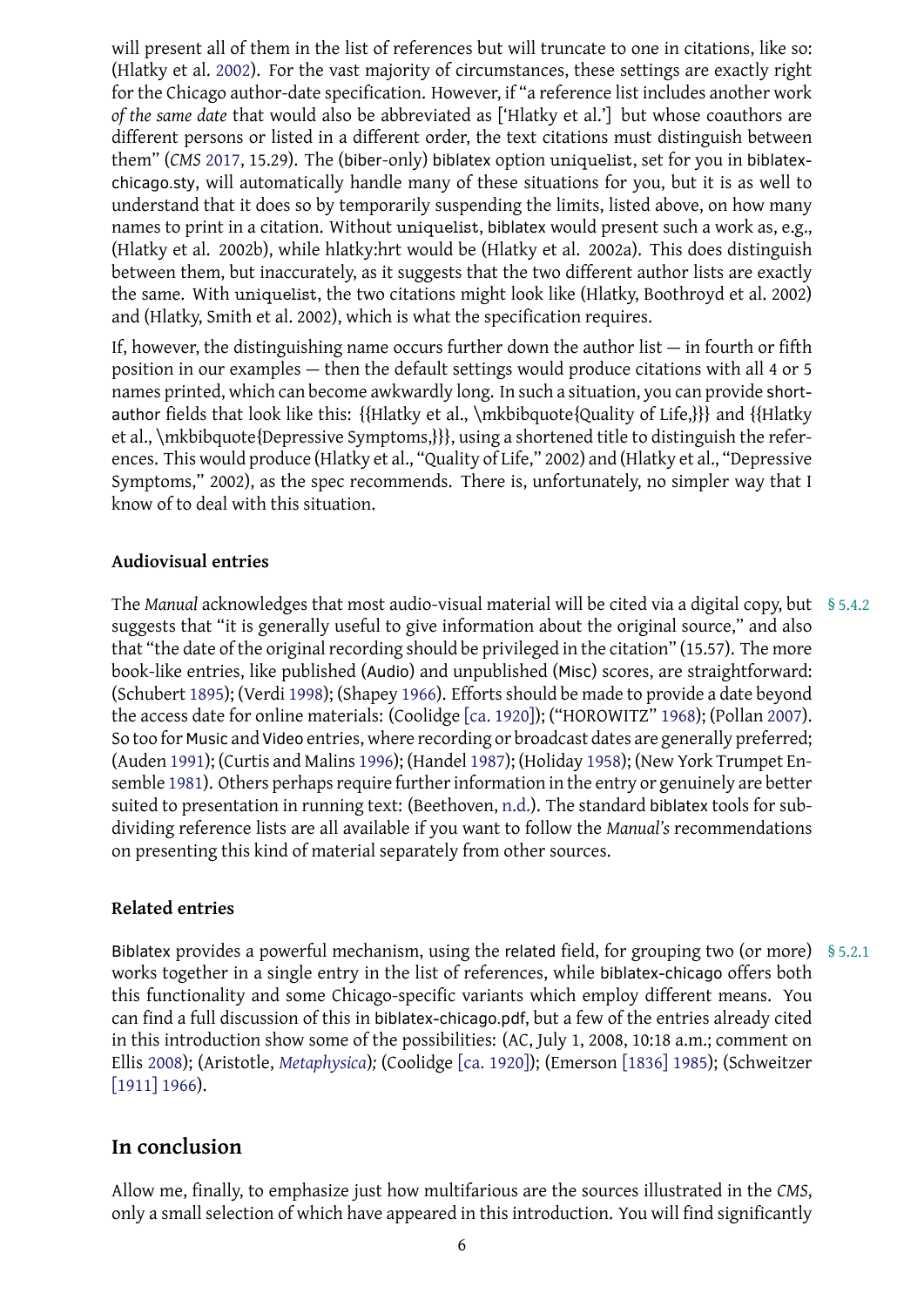fication and shall arbitrate all disputes. If you see something in biblatex-chicago that looks wrong to you, or if the documentation has left you perplexed, please let me know.

# **References**

Adorno, Theodor W., and Walter Benjamin. 1999. *The Complete Correspondence, 1928–1940.* Edited by Henri Lonitz. Translated by Nicholas Walker. Cambridge, MA: Harvard University Press.

<span id="page-6-2"></span>**[adorno:benj]** A published collection of letters, in a Book entry rather than Letter. Citations of it could provide details of the individual letter in the running text, and/or just cite by page number.

Amlen, Deb. 2015. "One Who Gives a Hoot." *Wordplay* (blog). *New York Times,* January 26, 2015. http://[wordp](#page-18-1)lay*.*blogs*.*nytimes*.*com/2015/01/26/one-who-gives-a-hoot/.

<span id="page-6-3"></span>**[amlen:hoot]** The 17th edition suggests an Article entry like this for a blog post, and when the blog is part of a larger, usually periodical, publication, the latter should appear in the maintitle field. As usual, the location [field indicates that it's a blog. Cf.](http://wordplay.blogs.nytimes.com/2015/01/26/one-who-gives-a-hoot/) viv:amlen, which presents a comment on [the blog.](#page-18-2)

Aristotle. 1928. *Metaphysica.* Translated by W. D. Ross. Vol. 8 of *The Works of Aristotle, Translated into English,* 2nd ed., edited by W. D. Ross. Oxford: [Clarendon](#page-25-0) Press. Greek edition: *Metaphysics.* Edited by W. D. Ross. 2 vols. Oxford: Oxford Univ. Press / Sandpiper Books, 1997. First published 1924.

<span id="page-6-0"></span>**[aristotle:metaphy:gr]** A work from classical antiquity, presented in a Book entry with classical entrysubtype, hence in-text citations will be author-title rather than author-date. This assumes you are using the traditional, fixed divisions of the text, in this case those of Bekker's edition, [instead of page referenc](#page-18-3)es to this particular edition. In the latter case, you wouldn't need the entrysubtype. Putting skipbib in the options field means it won't be printed separately in the reference list, because it will be appended to the entry for the English translation, given below. This volume is a reprint edition, identified as such in the pubstate field. The absence of any cmsdate instruction in the options field means that the reprint information is presented as you see it here. The shorttitle provides the officially-sanctioned abbreviation for this work in citations, should you want to use such abbreviations.

**[aristotle:metaphy:trans]** The translation of the previous entry, in this case also using Book with classical entrysubtype, as citations will be by the pages of Bekker's edition. The userf field contains the entry key for the Greek original, which means the entry in the list of references will contain the translation followed by the Greek text. The origlanguage field means that the con[necting text between the tw](#page-18-4)o books in the list of references will read "Greek edition:" instead of "Originally published as." Note also nameb, the translator of this particular volume of the maintitle, as distinct from the editor of the whole series, even though in this case they happen to be the same person.

Ashbrook, James B., and Carol Rausch Albright. 1997. "The Frontal Lobes, Intending, and a Purposeful God." Chap. 7 in *The Humanizing Brain.* Cleveland, OH: Pilgrim Press.

**[ashbrook:brain]** A typical InBook entry, identified by title and also, in this case, by chapter number rather than page range.

<span id="page-6-4"></span>Auden, W. H. 1991. *Selected Poems.* Read by the author. Spoken Arts 7137, audiocassette.

<span id="page-6-1"></span>**[\[auden:reading\]](#page-18-5)** A spoken-word recording, here presented as a Music entry, though the *CMS* sometimes uses a more book-like presentation for such material, using an Audio entry, as with twain:audio in dates-test.bib.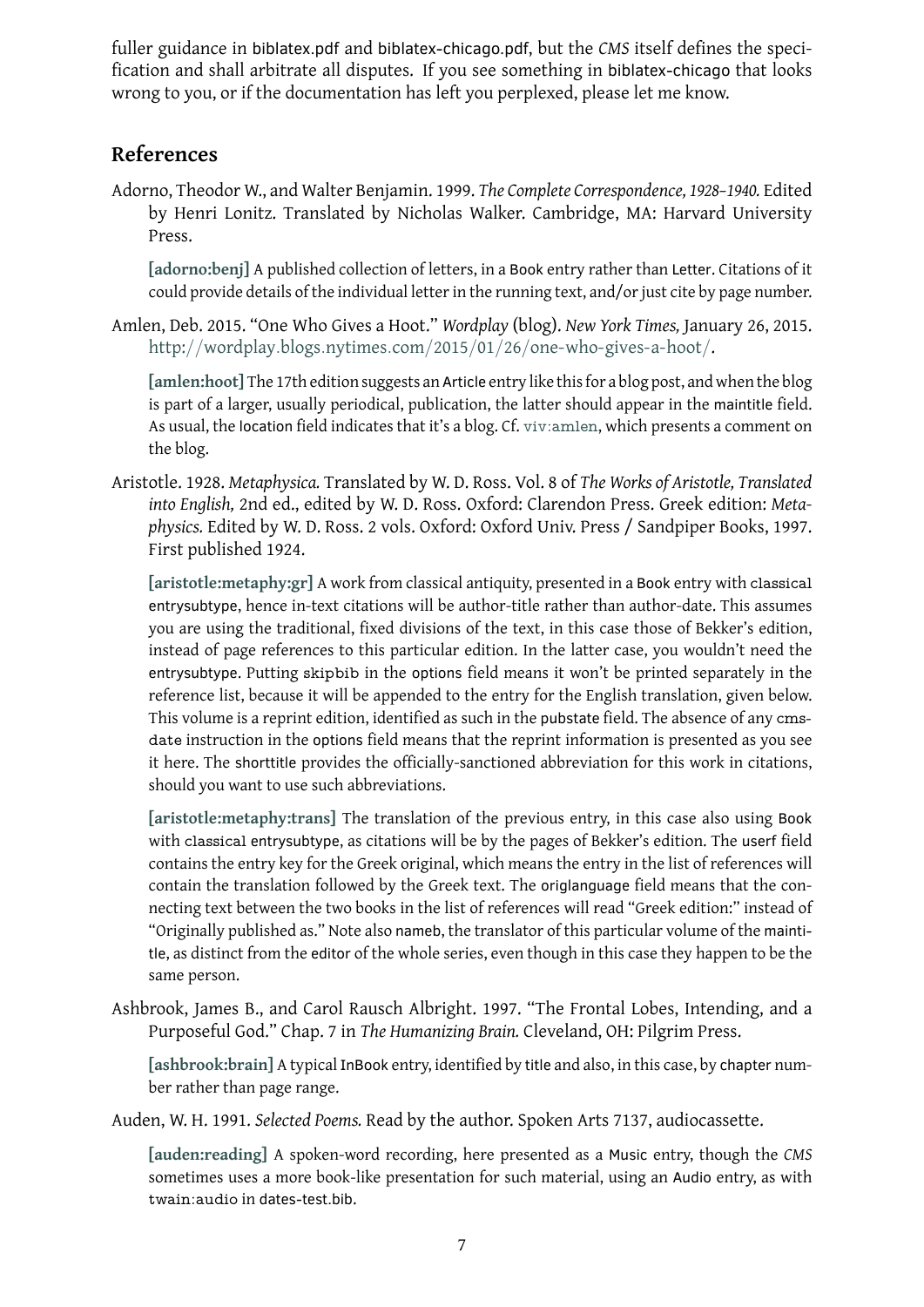**[author:forthcoming]** An example of how to deal with a forthcoming Article by placing the string forthcoming into the pubstate field. Cf. the alternate way of doing this in contrib:contrib.

<span id="page-7-1"></span>Babb, Florence. 1989. *Between Field and Cooking Pot: The Political Economy of Marketwomen in Peru.* [Rev. ed. Austin: Unive](#page-18-6)rsity of Texas Press.

**[babb:peru]** A revised edition, with the \bibstring revisededition in the [edition](#page-20-0) field.

<span id="page-7-3"></span>Barcott, Bruce. 2000. Review of *The Last Marlin: The Story of a Family at Sea*, by Fred Waitzkin. *New York Times Book Review,* April 16, 2000, 7.

<span id="page-7-4"></span>**[\[barcott:rev](#page-19-0)iew]** A Review entry presenting a review from a newspaper, with keyword magazine in entrysubtype, and with the \bibstring reviewof in the title field. You could just write "review of" instead, but the \bibstring makes the entry portable across languages. Note the formatting [of the reviewed b](#page-19-1)ook's title using \mkbibemph, and the headline-style capitalization you have to provide by hand inside that formatting, which makes this entry incorrect for the trad style.

Batson, C. Daniel. 1990. "How Social Is the Animal? The Human Capacity for Caring." *American Psychologist* 45 (March): 336–46.

<span id="page-7-5"></span>**[batson]** A very typical Article entry, but notice that you no longer need to include the subtitle in the title field when the latter ends in a question mark, as the styles now do the right thing automatically.

Beat[tie, J. M.](#page-19-2) 1974. "The Pattern of Crime in England, 1660–1800." *Past and Present,* no. 62, 47– 95.

**[beattie:crime]** An Article entry with a number instead of a volume.

<span id="page-7-6"></span>Beethoven. n.d. *Piano Sonata no. 29 "Hammerklavier.*" Peter Serkin. Proarte Digital CDD 270.

<span id="page-7-7"></span>**[beethoven:sonata29]** A musical recording exhibiting several of the peculiarities common to the [audiovisual entr](#page-19-3)y types. Here, the composer goes in the author field, while the performer goes into the editor field. The editortype none prevents any identifying string being used for the per[former, as none is need](#page-19-4)ed. As in most Music entries, the series and number give label identifying information. In the absence of any sort of date whatsoever, the style provides the string "n.d." for citations, a situation generally frowned upon by the *CMS*.

Bernstein, Leonard, dir. n.d. *Symphony no. 5.* By Dmitri Shostakovich. New York Philharmonic. CBS IM 35854.

<span id="page-7-2"></span>**[bernstein:shostakovich]** This is a rather abbreviated Music entry, lacking a date and a type. It does, however, show the method for emphasizing the conductor instead of the composer (the options field), and also for identifying the conductor in the editortype field. Here, the performing orchestra goes in the editora field, and the editoratype none prevents any string attaching to the [orchestra, as one isn't need](#page-19-5)ed. The usual series and number give the label information. The *CMS* strongly encourages you to find a date for such an entry – online resources should be able to help.

Boxer, Charles R., ed. 1953. *South China in the Sixteenth Century.* Hakluyt Society Publications, 2nd ser., 106. London.

<span id="page-7-0"></span>**[boxer:china]** A Book entry with a series and a number. In all book-like entries (as opposed to Article, Periodical, and Review entries, for example) the series field will be a name, as here, while the number field may contain such information as "2nd ser." or "vol. 3," or just a plain number. Putting "2nd ser." in the number field may seem counter-intuitive, but it's necessary for getting [the punctuatio](#page-19-6)n to work out right.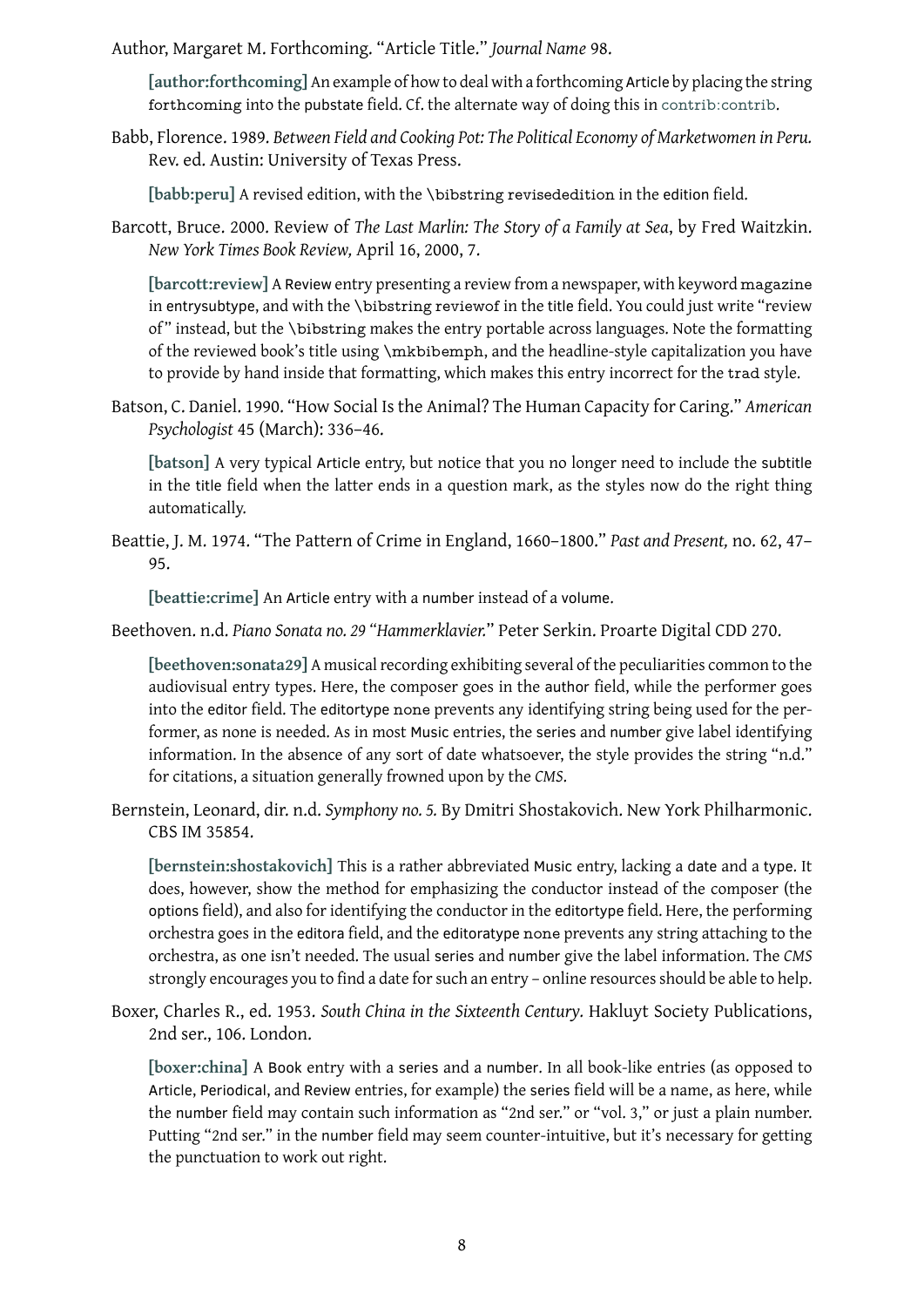*icism.* Edited by Margaret Reynolds. Norton Critical Editions. New York: Norton.

**[browning:aurora]** A Book entry with a series field, but no number.

<span id="page-8-0"></span>BSI (British Standards Institute). 1985. *Specification for Abbreviation of Title Words and Titles of Publications.* Linford Woods, Milton Keynes, UK: British Standards Institute.

<span id="page-8-7"></span>**[\[bsi:abbreviation\]](#page-19-7)** A Manual entry providing an author in the organization field and a shorthand field for in-text citations. By default, the shorthand will be printed at the head of the entry, followed by the expansion in parentheses. Also by default, the entry will be sorted by that shorthand. Biblatex-chicago now has a Standard entry type for national and international standards, but an [entry such as this, w](#page-19-8)ith only one date and only an organizational author, needn't be altered. Cf. niso:bibref and w3c:xml for entries that require the Standard type.

Clark, Hazel V. [1957?]. *Mesopotamia: Between Two Rivers.* Mesopotamia, OH: End of the Commons General Store.

<span id="page-8-5"></span>**[clark:mesopot]** A standard Booklet entry, though the same information could be presented in a Book entry, using publisher instead of howpublished. Note the ISO8601-2 "uncertain" date specification, which by default presents the year in brackets, but allows numerical sorting by biblatex.

Conl[ey, Alice. 1999. "](#page-20-1)Fifth-Grade Boys' Decisions about Participation in Sports Activities." In "Non-subject-matter Outcomes of Schooling," edited by Thomas L. Good. Special issue, *Elementary School Journal* 99 (5): 131–46.

<span id="page-8-1"></span>**[conley:fifthgrade]** An Article that is part of a special issue of a journal. The title of the issue goes in issuetitle, the editor of the issue in editor, and the sort of issue in note, with a lowercase initial letter. Cf. good:wholeissue for how to refer to the special issue as a whole, rather than to one [article in it, using a](#page-20-2) Periodical entry.

Connell, A. D., and D. D. Airey. 1982. "The Chronic Effects of Fluoride on the Estuarine Amphipods *Grandidierella lutosa* and *G. lignorum.*" *Water Research* 16:1313–17.

**[connell:chronic]** An Article with italicized words in the title.

<span id="page-8-2"></span>Contributor, Anna. Forthcoming. "Contribution." In *Edited Volume,* edited by Ellen Editor. Place: Publisher.

<span id="page-8-6"></span>**[\[contrib:contrib\]](#page-20-3)** A forthcoming essay in an InCollection entry. Note the \autocap command in the year field. The author:forthcoming entry presents an alternate way of providing the same information.

Con[way, M. S. 1998. "T](#page-20-0)he Evolution of Diversity in Ancient Ecosystems: A Review." *Philosophical Transactions of th[e Royal Society](#page-18-6)* B 353:327–45.

<span id="page-8-3"></span>**[conway:evolution]** An Article in a journaltitle which appears in different series, here "B" for Biological, which information can be given in the volume field.

[Cook, Ebenezer?]. 1730. *Sotweed Redivivus, or The Planter's Looking-Glass.* By "E. C. Gent." An[napolis.](#page-20-4)

<span id="page-8-4"></span>[cook:sotweed] A complicated Book entry. First, the author is unknown, but guessed at, hence the anon? in the authortype field. The note field gives the author as printed in the book, presented inside quotation marks. If you remember to use \mkbibquote here, then appropriate punctuation [will automatical](#page-20-5)ly be provided.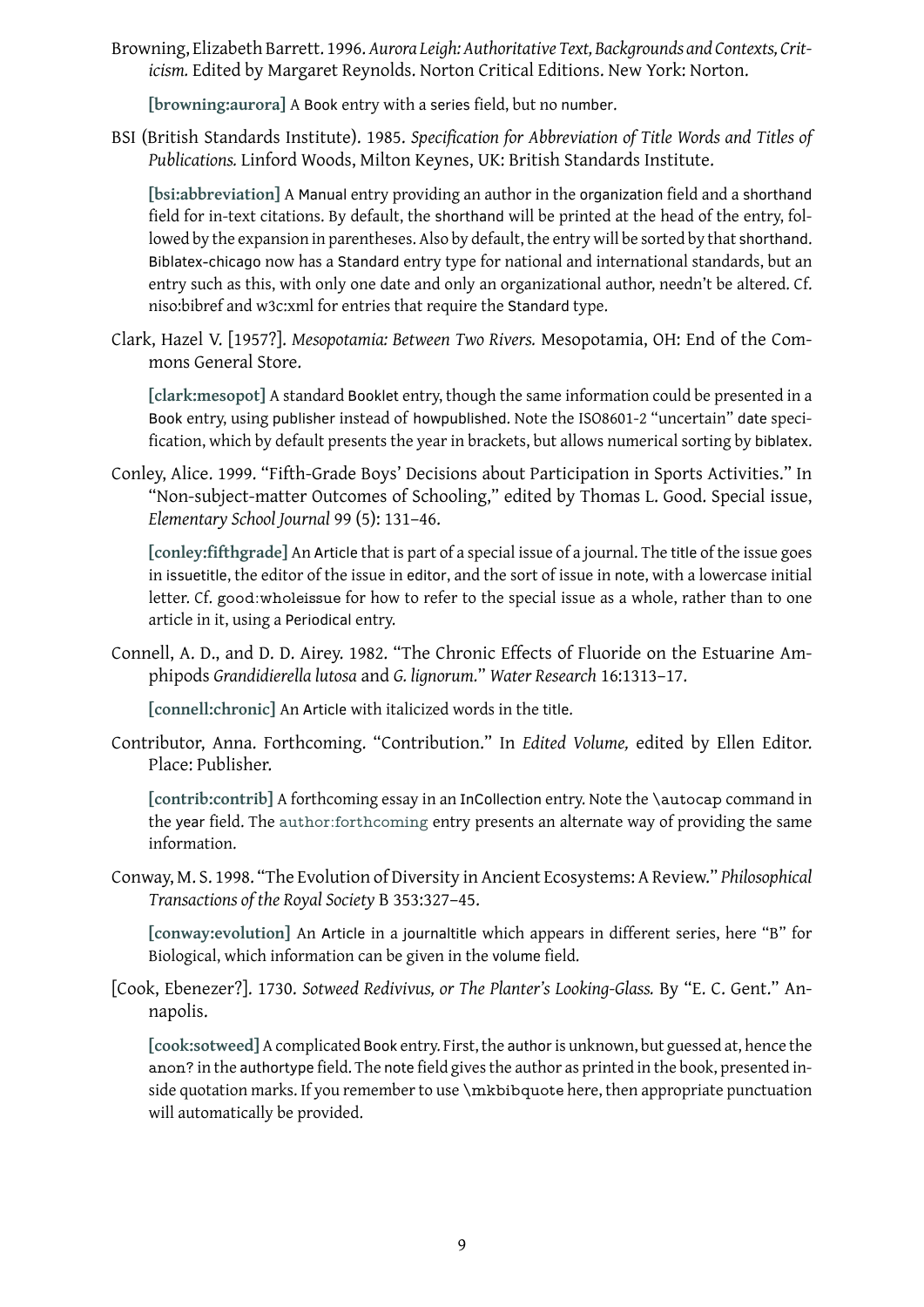In "American Leaders Speak: Recordings from World War I and the 1920 Election, 1918– 1920." Library of Congress. RealAudio and WAV formats. http://memory*.*loc*.*gov/amme m/nfhtml/.

<span id="page-9-2"></span>**[loc:leaders]** This Online entry provides the online location of the coolidge:speech entry. As the parent entry calls this using a related field, you no longer need a skipbib [option to keep it from](http://memory.loc.gov/ammem/nfhtml/) [appearing in](http://memory.loc.gov/ammem/nfhtml/) the reference list, nor do you need a kludge in the year field to keep a spurious "n.d." [from appearin](#page-23-0)g.

**[coolidge:speech]** This is a recording from an online archive, using an Online entry. The related field cites the archive itself using an Online entry, and the relatedstring links the two references. The options field replaces the period with a space before the parenthesized titleaddon. The date field presents a "circa" date in ISO8601-2 format. Cp. weed:flatiron and loc:city, which cite a film [from an online arch](#page-20-6)ive, both using a Video entry.

Creel, George. 1918. George Creel to Colonel House, 25 September 1918. Edward M. House Papers. Yale University Library.

<span id="page-9-4"></span>**[creel:house]** An unpublished letter from an archive, presented in a Misc entry with an entrysubtype. The cmsdate option is no longer needed in such an entry. The manuscript collection is found in the note and organization fields – depending on the entry, you can use note, organization, institution, and/or location, in ascending order of generality, though you should consistently [put the most s](#page-20-7)pecific collection name in the note field. If you are citing several items from the same collection, then the *CMS*, 15.54, suggests not having individual entries but only one for the collection (house:papers), with more specific information forming part of the flow of the text. If, however, you cite only one item from a collection, then you can use an entry like this one. Cf. dinkel:agassiz, spock:interview.

Crow, Martin [M., and Clair C.](#page-22-0) Olson, eds. 1966. *Chaucer Life-Records.* Compiled by John M. Manly and Edith Richert. With the assistance of Lilian J. Redstone and others. London: Oxford [University Pre](#page-20-8)[ss.](#page-24-0)

<span id="page-9-1"></span>**[chaucer:alt]** In the author-date system, unlike in a bibliography or note, an entry will generally need some sort of name to precede the date, so here the editors provide that name. The compilers go in namec, and other information in note. Cf. this entry in notes-test.bib.

Curt[is, Michael, an](#page-19-9)d Gregory S. Malins. 1996. "The One with the Princess Leia Fantasy." *Friends,* season 3, episode 1. Directed by Gail Mancuso. Aired September 19, 1996. Burbank, CA: Warner Home Video, 2003. DVD.

<span id="page-9-3"></span>**[friends:leia]** This is a template for citing television shows. The eventdate is the original broadcast date, while the date applies to the medium you are citing. As in other audiovisual entries, the earliest date automatically goes at the head of the entry. Note that information about the season and episode numbers goes in booktitleaddon. Cf. american:crime for an example using the new [17th edition "t](#page-21-0)vepisode" entrysubtype which reverses the traditional order of title and booktitle.

Davenport, Thomas H., and John C. Beck. 2001. *The Attention Economy: Understanding the New Currency of Business.* Cambridge, MA: Harvard Business School Press. TK3 Reader e-book.

**[davenport:attention]** An example of the use of an addendum in a Book entry, in this case to identify that the work is an e-book. You could also use the type field for this.

<span id="page-9-0"></span>Dinkel, Joseph. n.d. Description of Louis Agassiz written at the request of Elizabeth Cary Agas[siz. Agassiz Papers. Ho](#page-20-9)ughton Library, Harvard University.

<span id="page-9-5"></span>**[dinkel:agassiz]** A manuscript presented in a Misc entry with a randomly-selected entrysubtype to distinguish it from a traditional Misc entry. The title begins with a generic term, hence the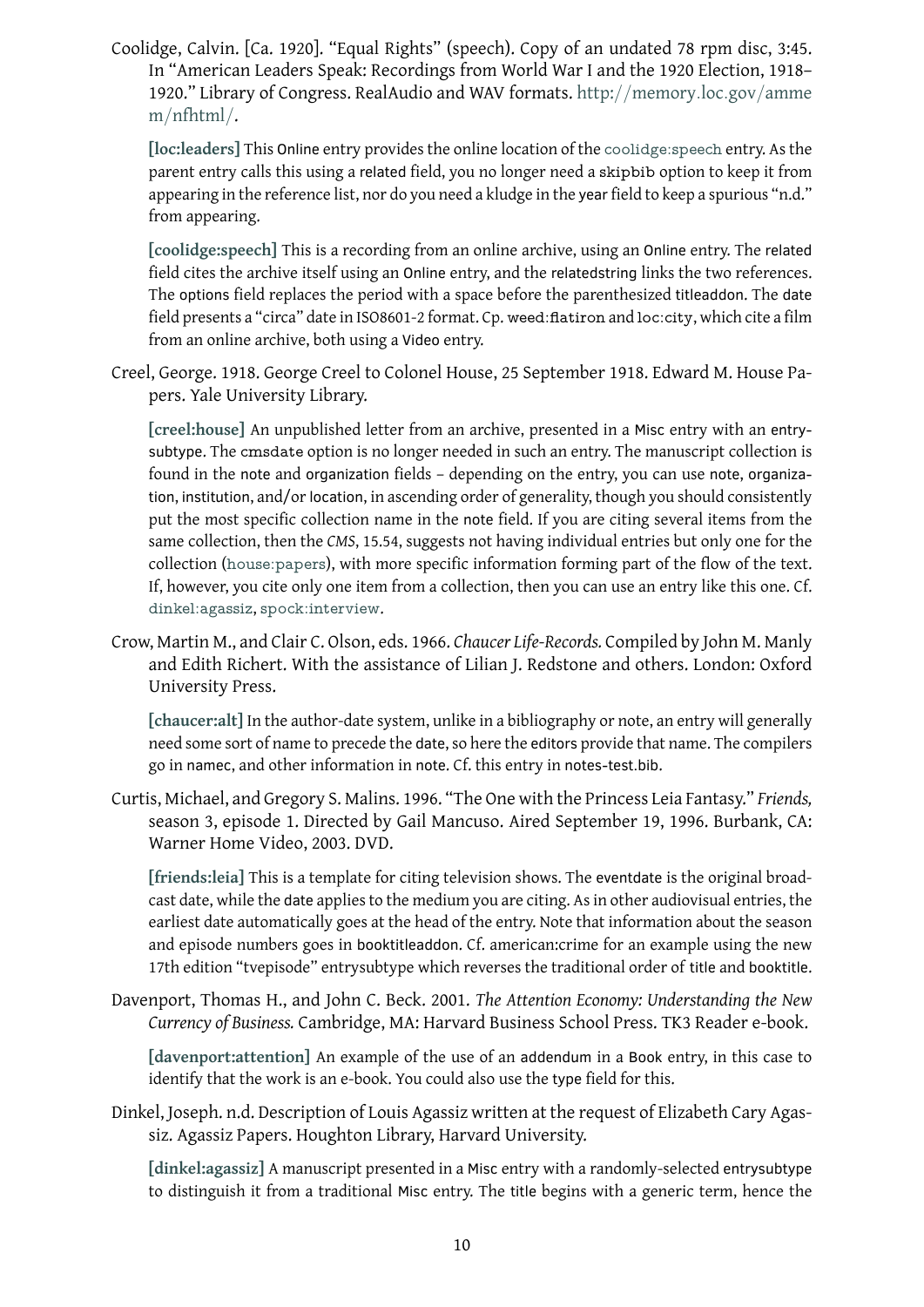- and ascending in generality through organization to location. If you are citing several items from the same collection, then the *CMS*, 15.54, suggests not having individual entries but only one for the collection, with specific information forming part of the flow of the text. If, however, you cite only one item from a collection, then you can use an entry like this one. Note that, in Misc entries, an empty year field will not automatically produce a no date ("n.d." in English) abbreviation, so if you want one to be present you'll have to provide it yourself, as here. Cf. creel:house and house:papers.
- Donne, John. 1995. *The "Anniversaries" and the "Epicedes and Obsequies.*" Edited by Gary A. Stringer and Ted-Larry Pebworth. Vol. 6 of *The Variorum Edition of the Poet[ry of John Do](#page-20-7)nne,* [edited by Gar](#page-22-0)y A. Stringer. Bloomington: Indiana Univ. Press.

**[donne:var]** A Book entry with a maintitle editor (editor field) and a title editor (namea field). Also, inside an italicized title, all other titles are put in quotation marks, and using \mkbibquote will automatically move appropriate punctuation inside the closing quotation mark. It also, however, [means that t](#page-20-10)his entry won't be correctly presented for the authordate-trad style.

Dunn, Susan. 1999. *Sister Revolutions: French Lightning, American Light.* New York: Faber & Faber / Farrar, Straus & Giroux.

<span id="page-10-4"></span>**[dunn:revolutions]** A Book with two publishers, showing ampersands to prevent them being treated as four. The 17th edition clarifies that you can usually choose just one of the publishers for your reference apparatus, i.e., whichever is closer geographically or more relevant for your [readers.](#page-21-1)

Electronic Book Technology Inc. 1991. *Dynatext, Electronic Book Indexer/Browser.* Providence, RI: Electronic Book Technology Inc.

<span id="page-10-0"></span>**[dyna:browser]** A technical manual presented in a Manual entry. In absence of a named author the organization is printed twice, as author and as publisher. Note that you no longer need a sortkey when using the default sorting scheme.

Eliot[, T. S., ed. 1953.](#page-21-2) *Literary Essays.* By Ezra Pound. New York: New Directions.

**[eliot:pound]** A Book listed by its (famous) editor rather than by its (equally-famous) author. The options field allows such presentation.

<span id="page-10-1"></span>Ellis, Rhian. 2008. "Squatters' Rights." *Ward Six* (blog), June 30, 2008. http://wardsix*.*blogspot *.*com/[2008](#page-21-3)/06/squatters-rights*.*html.

<span id="page-10-3"></span>**[ellis:blog]** Recent editions of the *CMS* specify an Article-like presentation for blogs, the main peculiarity being the identification of the material as a blog using the location [field, which is](http://wardsix.blogspot.com/2008/06/squatters-rights.html) [usually reserved for identifying the place](http://wardsix.blogspot.com/2008/06/squatters-rights.html) of publication of obscure journals. See ac:comment, a [Review](#page-21-4) entry, for how to reference comments on such online material.

Emerson, Ralph Waldo. (1836) 1985. *Nature.* A facsimile of the first ed. with an introduction by Jaroslav Pelikan. Boston: Beacon.

<span id="page-10-5"></span>**[emerson:nature]** A reprinted Book, in this case a facsimile, with the note field giving the relevant information. The origdate field gives the date of original publication. Note the use of a lowercase letter to start the note field. With the amount of information given in the note field, [it may be less awkw](#page-21-5)ard to use a cmsdate option rather than to put reprint into a pubstate field. This cmsdate option will print both dates, in the format (1836) 1985.

*Encyclopaedia Britannica.* 1980. 15th ed.

<span id="page-10-2"></span>**[ency:britannica]** An InReference entry, citing a well-known reference work, and therefore generally not to appear in the list of references, but for demonstration purposes I here allow it to do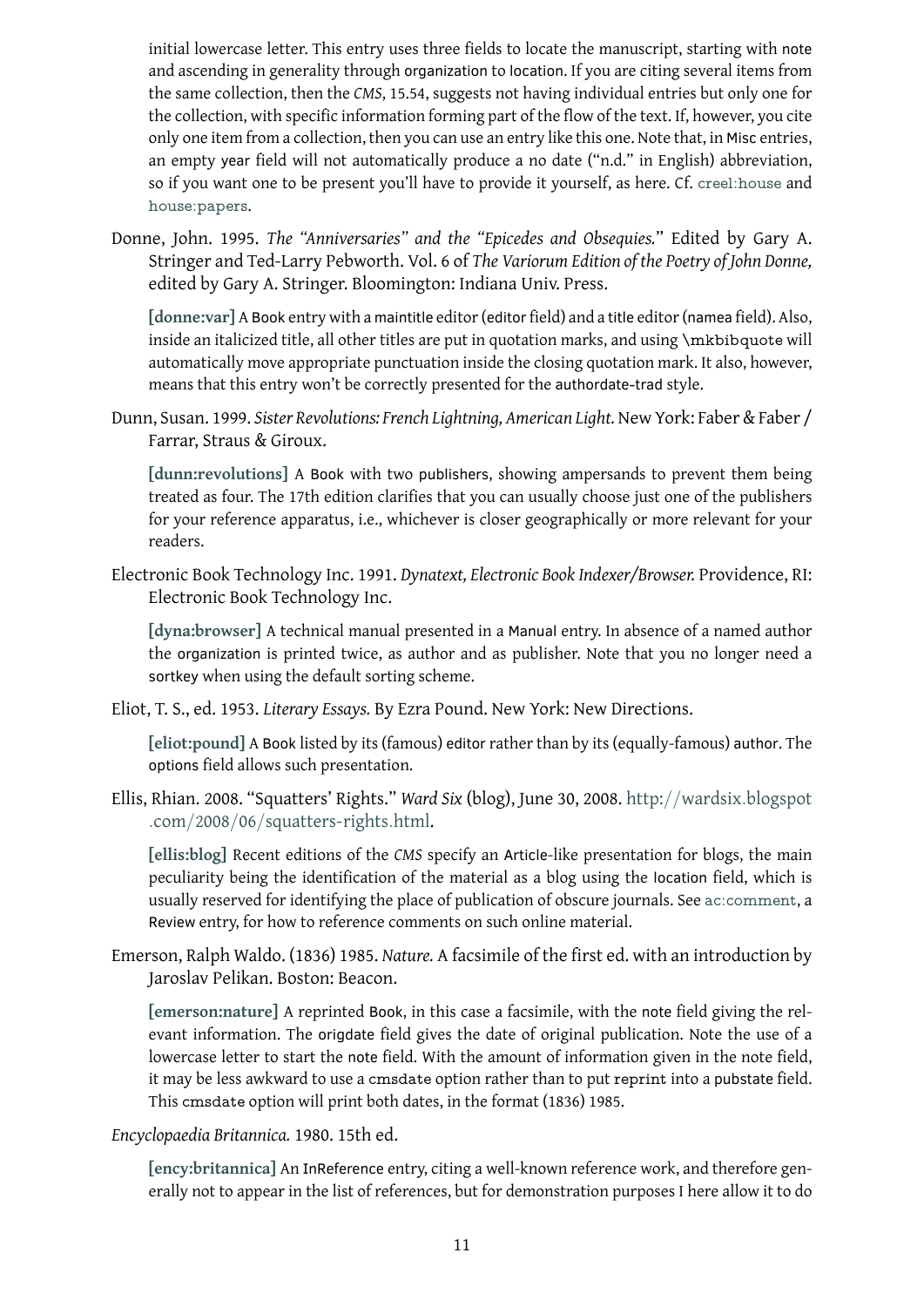- the options field contains hypertitle, which ensures that the title acts as a hyperlink between the title acts as a hyperlink between the title acts as a hyperlink between the title acts as a hyperlink between the title a in-text citation and the entry in the list of references. Please note that the 17th edition requires a date if you cite a printed edition. The *CMS* is not altogether clear about how to present such information in the author-date style, so this should be looked upon as a possible style of presentation only.
- *Ergänzungsblätter zur Allgemeinen Literatur-Zeitung.* 1828. Unsigned review of *Geschichten der romanischen und germanischen Völker*, by Leopold von Ranke*.* February, nos. 23–24.

<span id="page-11-2"></span>**[unsigned:ranke]** A rather unusual Review entry (entrysubtype magazine), without an author. In the author-date style we allow the journaltitle to come first in the reference-list entry and provide an abbreviated shortjournal for citations. Note the formatting of the reviewed title in the title field. The number field provides the consecutive numbers of the magazine in which the [review appeared, a](#page-24-1)nd the style automatically provides the correct (plural) bibstring.

Euripides. 1958. *Orestes.* Translated by William Arrowsmith. In *Euripides,* vol. 4 of *The Complete Greek Tragedies,* edited by David Grene and Richmond Lattimore, 185–288. Chicago: University of Chicago Press.

<span id="page-11-3"></span>**[euripides:orestes]** A work from antiquity, cited by pages in a modern edition, hence not needing classical in entrysubtype. Since the titles of such works are uniformly italicized, we need to use a BookInBook entry with a title and a booktitle ("book within a book"), and in this case also a maintitle[. Note the e](#page-21-6)ditors of the maintitle (editor field), and the translator of the title (nameb field).

Evanston Public Library Board of Trustees. n.d. "Evanston Public Library Strategic Plan, 2000– 2010: A Decade of Outreach." Evanston Public Library. Accessed July 18, 2002. http://ww w*.*epl*.*org/library/strategic-plan-00*.*html.

<span id="page-11-0"></span>**[evanston:library]** An Online entry, with a corporate author, hence extra curly braces in author and shortauthor. The title field holds the title of the specific web page, while the orga[nization](http://www.epl.org/library/strategic-plan-00.html) field [holds the title or owner of the site as a whole.](http://www.epl.org/library/strategic-plan-00.html)

### Gen[esis.](#page-21-7)

<span id="page-11-4"></span>**[genesis]** A simple Misc entry (w/ entrysubtype classical) that would allow you easily to cite the Qur'an or individual books of the Bible. Ordinarily it wouldn't appear in the list of references, but it does here for demonstration purposes. Some other sacred works may need italicized titles. Cf. *CMS*[, 14.23](#page-21-8)8-41.

*Gourmet.* 2000. Kitchen Notebook. May.

**[gourmet:052006]** A regular column in a magazine, presented in a Review entry (with magazine entrysubtype). This name is capitalized headline style. Since there is no author, the journaltitle will be used instead; there is no longer any need for a sortkey.

<span id="page-11-1"></span>Han[del, George Freder](#page-21-9)ic. 1987. *Messiah.* Atlanta Symphony Orchestra and Chamber Chorus, Robert Shaw. Performed December 19, 1987. Ansonia Station, NY: Video Artists International, 1988. Videocassette (VHS), 141 min.

<span id="page-11-5"></span>**[handel:messiah]** This is a videotape of a performance, presented therefore as a Video entry rather than as Music. The composer goes in author, the performers and conductor in editor and editora. Note the none in both editortypes, as the context presumably makes it clear what role [Shaw is playing. T](#page-22-1)he usual type field identifies the medium. The eventdate, which will provide the date for the head of the entry and for citations, identifies when the performance took place, and the userd field allows you to specify just what sort of eventdate it is.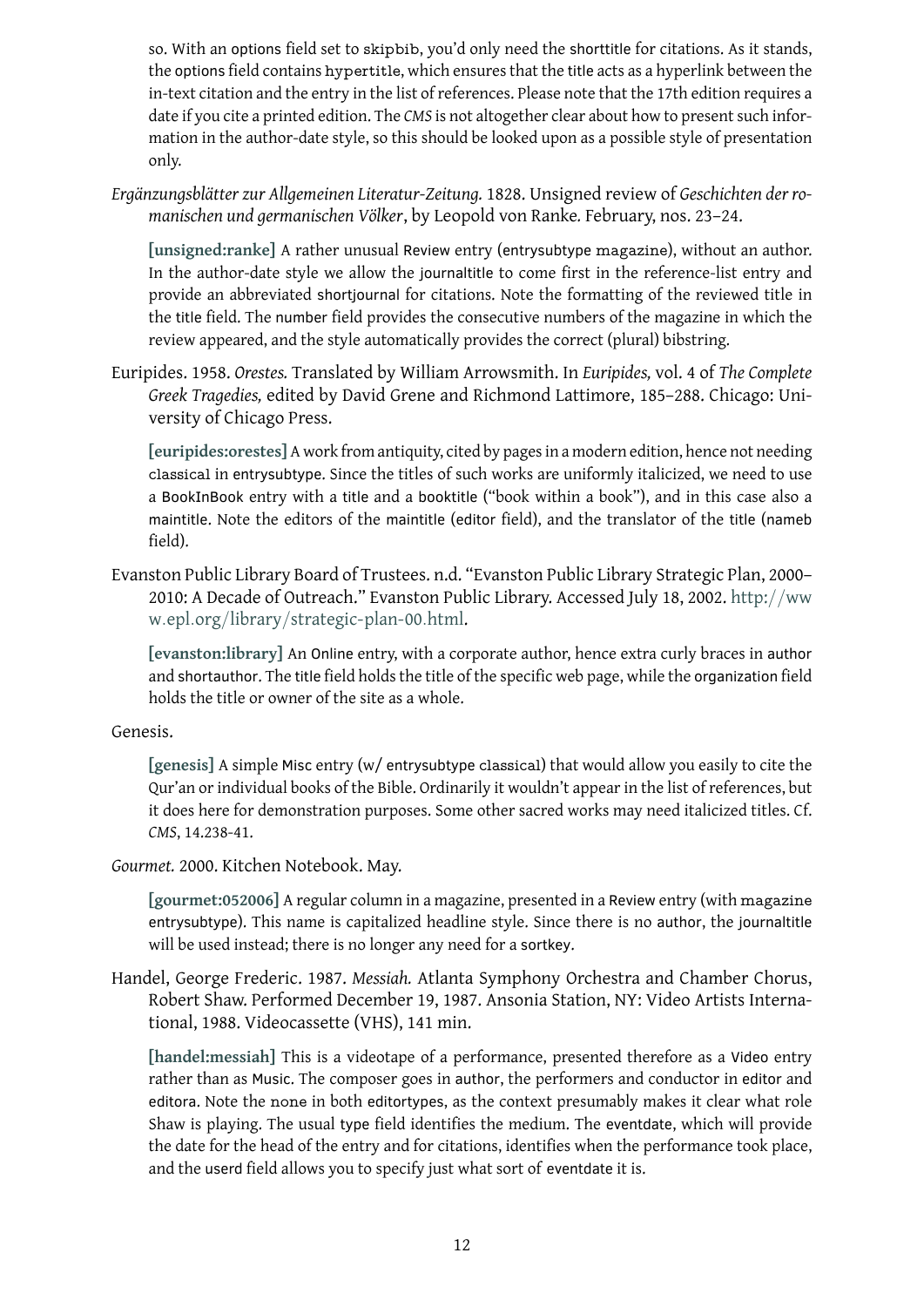<span id="page-12-3"></span>"Quality-of-Life and Depressive Symptoms in Postmenopausal Women after Receiving Hormone Therapy: Results from the Heart and Estrogen/Progestin Replacement Study (HERS) Trial." *Journal of the American Medical Association* 287, no. 5 (February 6, 2002). Accessed January 7, 2002. http : //jama*.*ama-assn*.*org/issues/v287n5/rfull/joc10108*.*html #aainfo.

**[hlatky:hrt]** A standard Article entry with a url provided. The presence of 5 authors provokes use of "et al." in text citations, [though not in the list of references, because the settings for](http://jama.ama-assn.org/issues/v287n5/rfull/joc10108.html#aainfo) maxbib[names](http://jama.ama-assn.org/issues/v287n5/rfull/joc10108.html#aainfo) and minbibnames have been changed in biblatex-chicago.sty.

Holi[day, Billie, vo](#page-22-2)calist. 1958. "I'm a Fool to Want You." By Joel Herron, Frank Sinatra, and Jack Wolf. Recorded February 20, 1958. With Ray Ellis. On *Lady in Satin.* Columbia CL 1157, 1960, 331/3 rpm.

<span id="page-12-5"></span>**[holiday:fool]** This entry illustrates how to cite a song (title) from an album (booktitle). The writers of the song go in author, while the options field prevents these writers from appearing in citations or at the head of the entry in the list of references. The performer goes in editor, with the [editortype](#page-22-3) giving, as the 17th edition seems to like, what sort of performer she is. The eventdate gives the recording date of a song – you would use origdate if the recording date applied to the album as a whole. The date gives the release date of the album, while the type field gives the medium of the release.

"HOROWITZ AT CARNEGIE HALL 2-Chopin Nocturne in Fm Op.55." 1968. YouTube video, 5:53. From a performance televised by CBS on September 22, 1968. Posted by "hubanj," January 9, 2009. http://www*.*youtube*.*com/watch?v=cDVBtuWkMS8.

<span id="page-12-4"></span>**[horowitz:youtube]** A YouTube video, presented in an Online entry. The userd field allows you to modify what is printed before the urldate, while the note field here is used for a similar purpose, to clarify the date field. The shorttitle [abbreviates what will appear in cita](http://www.youtube.com/watch?v=cDVBtuWkMS8)tions of this author-less [entry.](#page-22-4)

[Horsley, Samuel]. 1796. *On the Prosodies of the Greek and Latin Languages.*

**[horsley:prosodies]** An anonymous Book, with the author known, though not named on the title page. The string anon goes in the authortype field.

<span id="page-12-1"></span>House, Edward M., Papers. Yale University Library.

<span id="page-12-2"></span>**[\[house:papers\]](#page-22-5)** An example of a Misc entry (with an entrysubtype) specifically for a reference list, assuming that more than one item has been cited from this same collection. If you cite just one item from such a collection, then the entry might look like creel:house. In this entry type the absence of a date field does not trigger the automatic provision of the "n.d." \bibstring, [which means tha](#page-22-0)t the reference list entry will not contain one if it isn't wanted. The entrysubtype classical makes the in-text citations provide name + title instea[d of just nam](#page-20-7)e, which may help clarify the reference in some circumstances. This entry also illustrates the use of a comma in a reference list to set off a middle initial from a following plain-text title, only used when the period alone might lead to ambiguity. The \adddot and \addcomma commands you see here are the most effective way of doing this.

ISO (International Organization for Standardization). 1997. *Information and Documentation— Rules for the Abbreviation of Title Words and Titles of Publications.* ISO 4:1997. Paris: ISO.

<span id="page-12-0"></span>**[iso:electrodoc]** An entry using the new Standard type, with a shorthand for presenting the organizational author. The shorthand will by default appear in the in-text citations and at the head of the reference list entry, followed by its expansion (the author) in parentheses. Also by default, [the entry will be](#page-22-6) alphabetized by the first thing that appears there, which here is the shorthand. The series and number fields identify the standard. Cf. niso:bibref and w3c:xml for other entries using the Standard type, and bsi:abbreviation for a similar entry that uses the Manual type.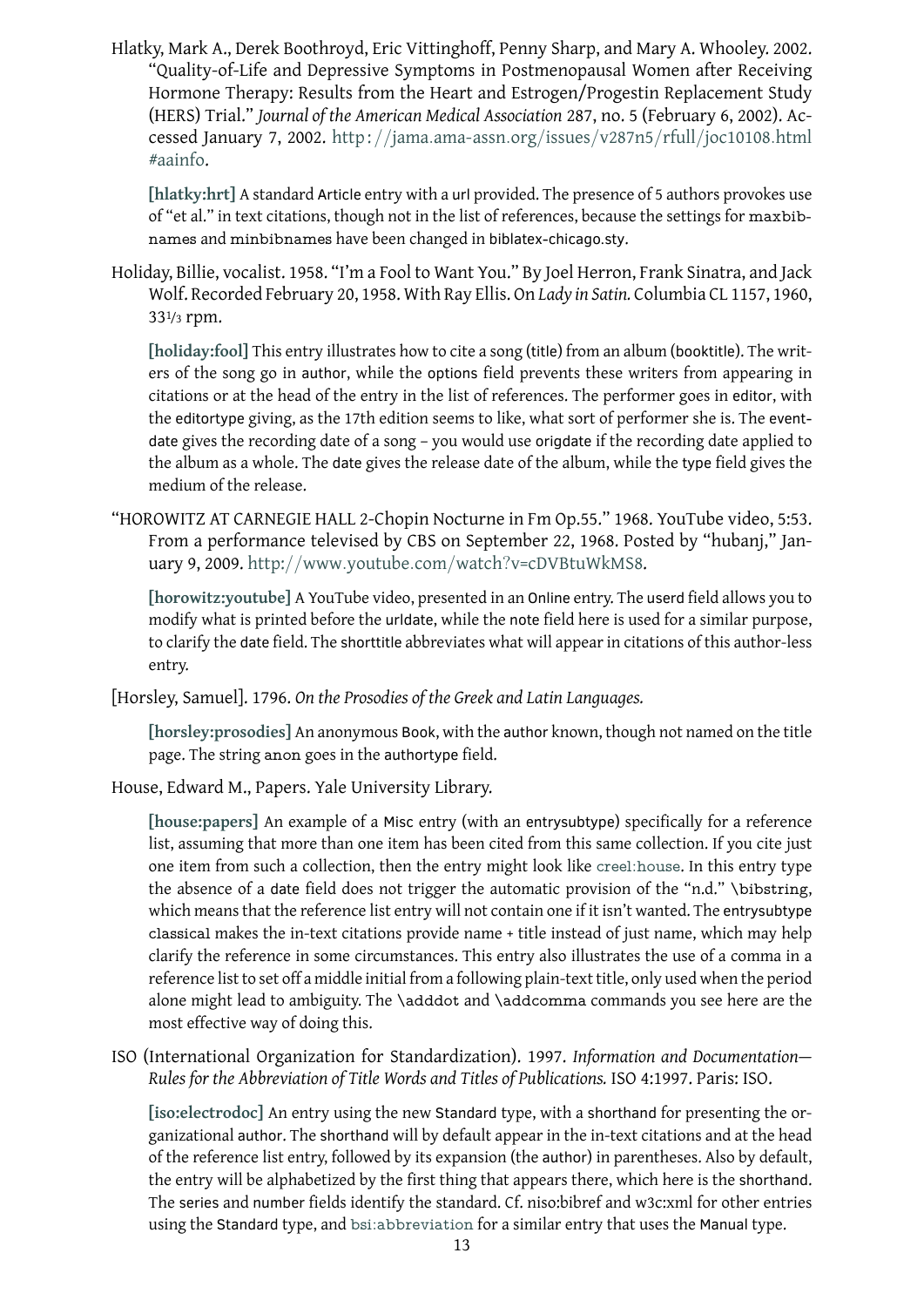oks/gutenberg/etext96/ambas10*.*txt.

<span id="page-13-4"></span>**[james:ambassadors]** This entry presents an online edition of a printed book which therefore still uses a Book entry. The origyear field is the date of the print [publication of the text that is now](ftp://ibiblio.org/pub/docs/books/gutenberg/etext96/ambas10.txt) [online, and the](ftp://ibiblio.org/pub/docs/books/gutenberg/etext96/ambas10.txt) cmsdate=on option tells the style to use the origdate in both reference list and [citations, something th](#page-22-7)at isn't part of the specification for the 17th edition, which would probably recommend both here.

*Lake Forester* (Lake Forest, IL). 2000. "Pushcarts Evolve to Trendy Kiosks." March 23, 2000.

<span id="page-13-1"></span>**[lakeforester:pushcarts]** An Article entry from a newspaper, using a magazine entrysubtype. The article doesn't have an author, so the journaltitle will be used at the head of the entry and in citations. The newspaper might not be well known, so the location field helps your readers out [in this case. There is no lon](#page-23-1)ger any need for a sortkey. Finally, note the full key for the cmsdate option, which prints a full date specification in citations and means you wouldn't need this entry to appear in the reference list, though I have allowed it to appear here as an example.

Maitland, Frederic W. (1898) 1998. *Roman Canon Law in the Church of England.* Reprint, Union, NJ: Lawbook Exchange.

<span id="page-13-0"></span>**[maitland:canon]** A reprint edition. The *CMS* gives many options for presenting this information. This example provides both dates at the head of the entry in the reference list and in citations, using cmsdate=new in the options field. It is identified as a reprint with the pubstate field. Cf. [james:ambassado](#page-23-2)rs and maitland:equity for other alternatives.

. 1926. *Equity, also the Forms of Action at Common Law: Two Courses of Lectures.* Edited by A. H. Chaytor et al. Cambridge: Cambridge University Press. First published 1909.

<span id="page-13-5"></span>**[\[maitland:equity\]](#page-22-7)** Anoth[er reprint edition,](#page-23-3) showing an alternative way of presenting the information. This example provides just the date of the reprint at the head of the reference list and in the citation – there's no cmsdate option, which means cmsdate=off – and then gives the [date of the original](#page-23-3), identified as such by a string, after the publication data. The string reprint in the pubstate field, even though it isn't printed in the entry, is necessary to make this original publication information appear (unless you decide to use the relatedtype origpubin). Also, the sortyear field is necessary here because biblatex sorts automatically by the year rather than the origyear, and this entry from 1926 should come after maitland:canon which prints its origdate (1898) first. Cf. james:ambassadors.

NASA/IPAC Extragalactic Database. (Object name IRAS F00400+4059; accessed April 6, 2016). http://ned*.*ipac*.*caltech*.*edu.

<span id="page-13-2"></span>**[nasa:db]** The [17th edition of the](#page-22-7) *CMS* provides examples for citing scientific databases, and the Dataset type supplies a way of complying with its specifications. The author field holds the name [of the database, and the](http://ned.ipac.caltech.edu) title holds the specific piece of data you are citing. See genbank:db for [how you c](#page-23-4)an further identify the part of the database in which you are interested. The url and urldate locate the database and inform the reader when you accessed it. This type makes entries behave, by default, as author-title rather than author-date.

*The New Grove Dictionary of Music and Musicians.* n.d., s.v. "Sibelius, Jean," by James Hepokoski. Accessed January 3, 2002. http://www*.*grovemusic*.*com/.

<span id="page-13-3"></span>**[grove:sibelius]** An example of an online InReference entry, which I have allowed, as an example, to appear in the list of references. The author field refers to the author of the specific entry in lista, and will be printed after th[e name of that entry, set off by a c](http://www.grovemusic.com/)omma. If you need to provide the [author or editor](#page-22-8) of a reference work as a whole, then you should probably use a Book entry. (Cf. schellinger:novel.) Note the sortkey, so that the entry doesn't sort by the definite article. Note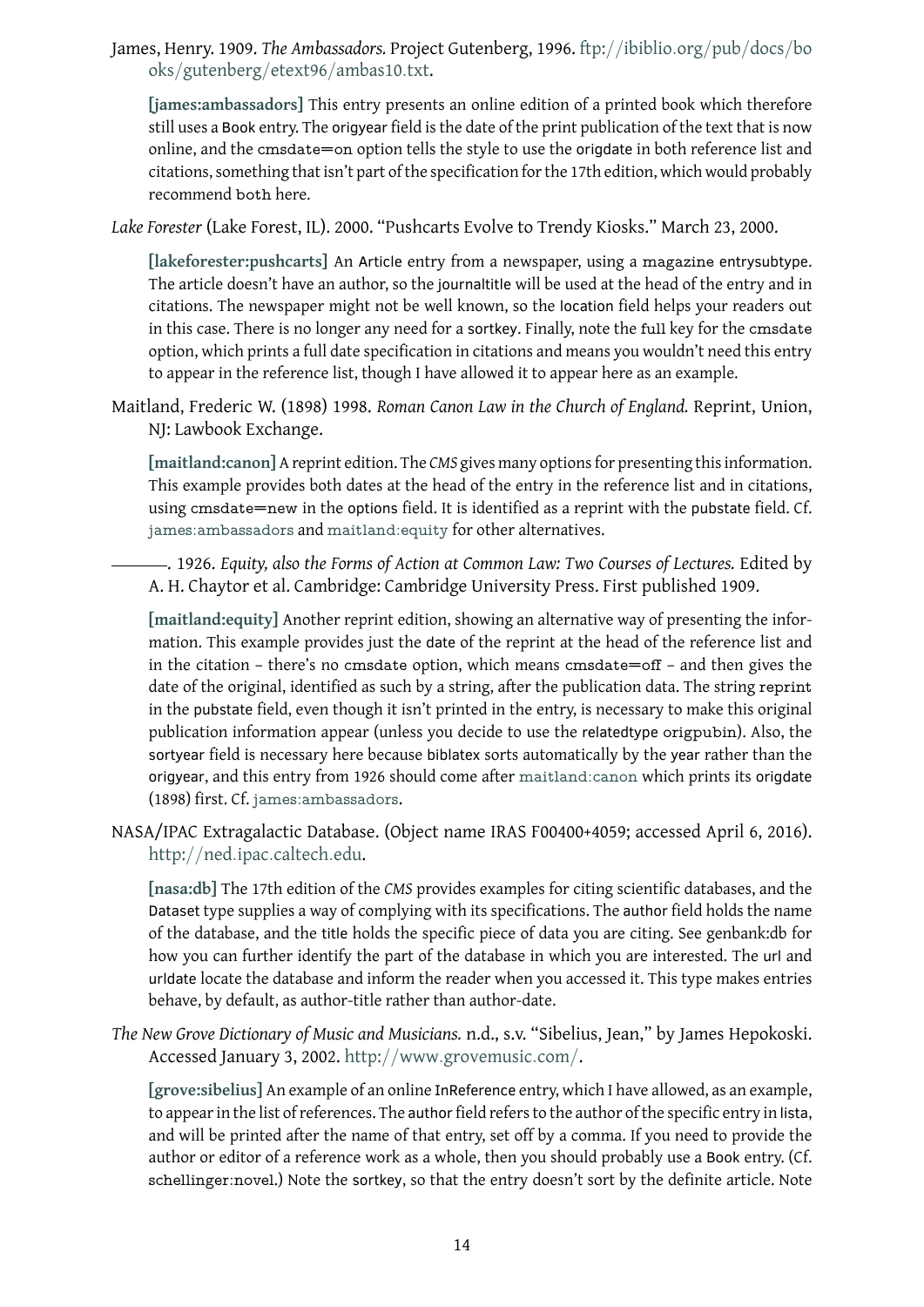note field, and it will be formatted for  $\mathbf{r}$ for treating online material that doesn't have, and never had, a printed counterpart. Specifically, the title can, at your discretion, appear in roman rather than italics, as in Online entries. To keep the features of InReference entries available to such resources you can add an entrysubtype to such an entry, rather than lose those features by using an Online entry. Cf. wikiped:bibtex.

*New York Times.* 2000. Obituary of Claire Trevor. April 10, 2000, national edition.

<span id="page-14-2"></span>**[nyt:trevorobit]** An obituary in a Review entry (entrysubtype magazine). Without an author, the journaltitle will head the entry and appear in citations. The lowercase letter beginning the title field isn't strictly necessary in the author-date style, but does no harm and maintains compat[ibility with the n](#page-23-5)otes + bibliography style, just in case. Note also the full key for the cmsdate option, which prints a full date specification in citations and means you wouldn't need this entry to appear in the reference list, though I have allowed it to appear here as an example.

New York Trumpet Ensemble, with Edward Carroll (trumpet) and Edward Brewer (organ). 1981. *Art of the Trumpet.* Recorded at the Madeira Festival, June 1–2, 1981. Vox/Turnabout PVT 7183, 1982, compact disc.

<span id="page-14-3"></span>**[nytrumpet:art]** A well-populated Music entry. The title, date, author, shortauthor, number, series, and type fields are fairly standard, and you can also specify the recording date of the album, which goes in the origdate field. The userd field acts as a sort of date type field. In this example, the origdate would by default be preceded by the \bibstring recorded, but the userd field allows [you to provide mo](#page-23-6)re detail here.

NISO (National Information Standards Organization). 2010. *Bibliographic References.* ANSI/NISO Z39.29-2005. Bethesda, MD: NISO, approved June 9, 2005; reaffirmed May 13, 2010.

<span id="page-14-4"></span>**[niso:bibref]** The 17th edition has added some information to entries presenting national or international standards, so biblatex-chicago now has a [separ](#page-14-4)ate entry type for them. Here you can see two dates, one when first approved (date) and another when reaffirmed (eventdate). Each of [these dates ha](#page-23-7)s a field for informing readers just what sort of date it is, userd and howpublished, respectively. The series and number fields identify the standard, while the organization responsible for the standard appears in the organization field, and also, in shortened form if you wish it, in the publisher field. The shorthand field will by default appear both in citations and at the head of reference list entries, followed in the latter by the organization in parentheses. The entry will in this case sort by the shorthand. Cf. w3c:xml.

Pirumova, N. M. 1977a. *The Zemstvo Liberal Movement: Its Social Roots and Evolution to the Beginning of the Twentieth Century* [in Russian]. Moscow: Izdatel'stvo "Nauka."

<span id="page-14-0"></span>**[pirumova]** A Book entry presenting a Russian work, but giving the English translation of the title rather than the original, making it easier for a readership assumed to be without Russian to parse. In such a case, the language of the original goes in the language field. Also note the [quotation m](#page-23-8)arks around part of the publisher's name, with biblatex providing the punctuation.

. 1977b. *Zemskoe liberal'noe dvizhenie: Sotsial'nye korni i evoliutsiia do nachala XX veka* [The zemstvo liberal movement: Its social roots and evolution to the beginning of the twentieth century]. Moscow: Izdatel'stvo "Nauka."

<span id="page-14-1"></span>**[pirumova:russian]** The same work as the preceding entry, but giving the transliteration of the Russian title rather than the translation. In such a case, the translation of the title goes in the usere field. The langid field means that the subtitle doesn't require any additional curly braces in the trad [style.](#page-23-9)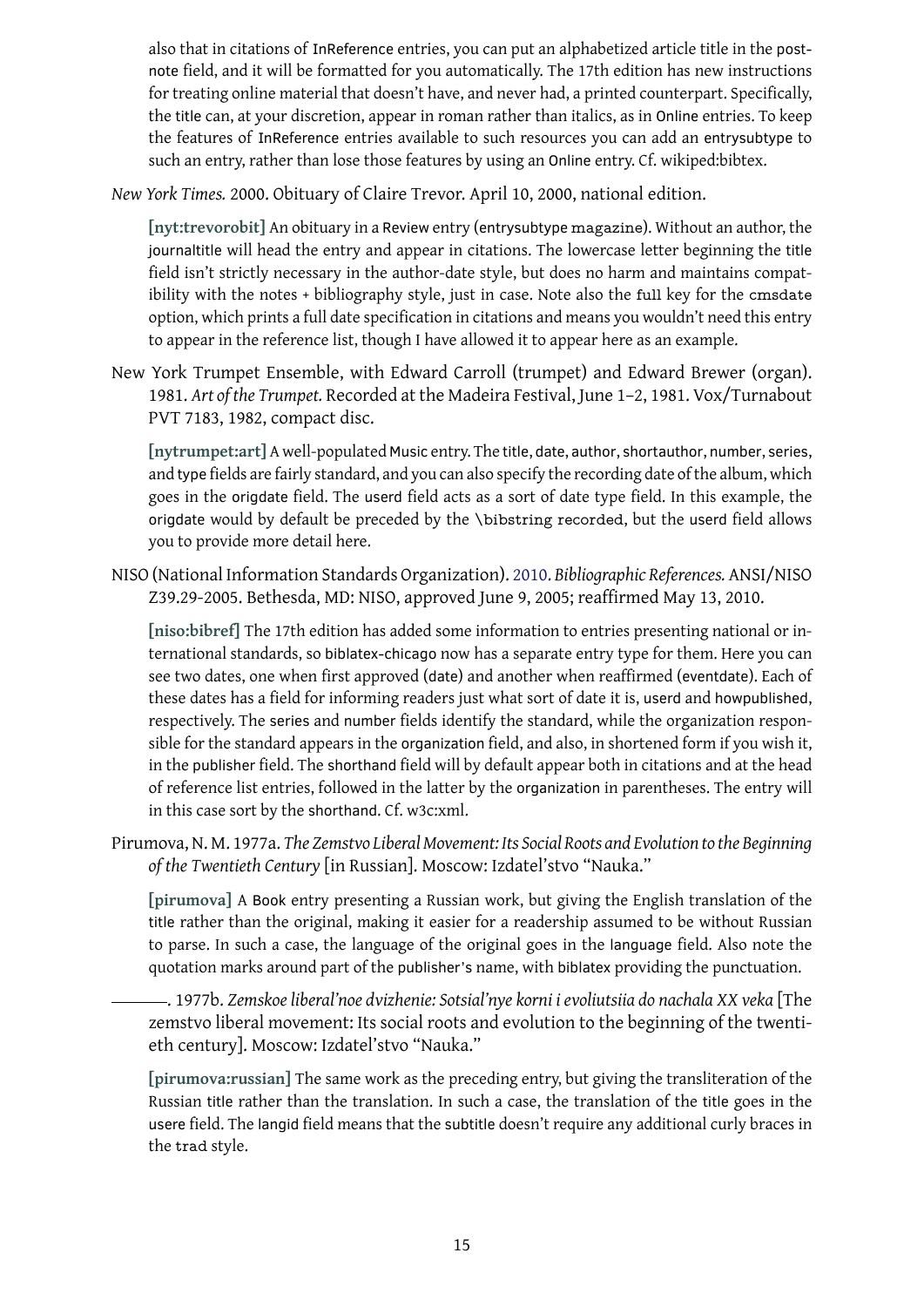<span id="page-15-3"></span>**[plato:republic:gr]** A work from antiquity, which will be cited by the traditional divisions of Stephanus' edition, and which therefore requires the classical entrysubtype. The title of such a work being italicized, it needs a BookInBook entry, and it has all three sorts of title, plus a series to boot. The shortauthor and shorttitle fields provide the officially-sanctioned abbreviations for [use in citations.](#page-23-10)

Pollan, Michael. 2007. "Michael Pollan Gives a Plant's-Eye View." TED video, 17:31. Filmed in March. Posted February 2008. http://www*.*ted*.*com/index*.*php/talks/michael\_pollan\_g ives\_a\_plant\_s\_eye\_view*.*html.

<span id="page-15-6"></span>**[pollan:plant]** Another online video, presented in an Online entry. Note the userd field to modify the string printed before the urldate. The note [field is a kludge to provide](http://www.ted.com/index.php/talks/michael_pollan_gives_a_plant_s_eye_view.html) userd-like functionality for the date. Cf. [harwood:biden](http://www.ted.com/index.php/talks/michael_pollan_gives_a_plant_s_eye_view.html), horowitz:youtube.

Ross[, Dorothy. n.d](#page-24-2). "The Irish-Catholic Immigrant, 1880–1900: A Study in Social Mobility." Master's thesis, Columbia University.

<span id="page-15-1"></span>**[ross:thesis]** A Thesis entry with its type [pre-define](#page-22-4)d by the alias MastersThesis. The nodate \bibstring (which gives "n.d." in English) may be used in almost any entry type if you can't find a date, though the author-date style automatically provides it in most types if you don't.

Schu[bert, Franz. 1](#page-24-3)895. "Das Wandern (Wandering)," *Die schöne Müllerin (The Maid of the Mill).* In *First Vocal Album* (for high voice). New York: G. Schirmer.

<span id="page-15-4"></span>**[schubert:muellerin]** The Audio entry type is the most "book-like" of the three audio-visual entry types, but does differ in several ways from an ordinary book, and therefore requires a separate type. This is a citation of a published musical score, with the composer in the author field. It cites one song (title) from a cycle (booktitle), while the maintitle in this instance refers to the publisher's [collection of the comp](#page-24-4)oser's works. The options field changes the punctuation to \addspace before the parenthesized maintitleaddon.

Schweitzer, Albert. (1911) 1966. *J. S. Bach.* Translated by Ernest Newman. London: Breitkopf & Härtel. Reprint, New York: Dover. Citations refer to the Dover edition.

<span id="page-15-2"></span>**[schweitzer:bach]** A reprinted Book, showing how to present this information by putting reprint in the pubstate field, the origdate into the date field, and the date into origdate. The style notices that the years have been switched with a simple numerical test, and prints them in their proper places. This would allow you to present several reprinted works from the same year by the same [author, and have th](#page-24-5)e years suffixed with  $a,b,c$ , etc. as required by the spec. The cmsdate=both option prints both dates. The origlocation and origpublisher fields allow you to present further information about the original edition, if you should so wish, and the addendum clarifies which edition will be providing the page references for citations.

Shapey, Ralph. 1966. "Partita for Violin and Thirteen Players," score. Special Collections. Joseph Regenstein Library, University of Chicago.

<span id="page-15-5"></span>**[shapey:partita]** An example of an unpublished musical score, presented in a Misc (with entrysubtype) rather than an Audio entry. Note that, having a non-generic title, you need to provide quotation marks in the title in the author-date style, which means that the entry is incorrect for the trad [style.](#page-24-6)

Silverstein, Theodore, trans. 1974. *Sir Gawain and the Green Knight.* Chicago: University of Chicago Press.

<span id="page-15-0"></span>**[silver:gawain]** Here, neither author nor editor are available, so the reference list entry and citations will start with the translator.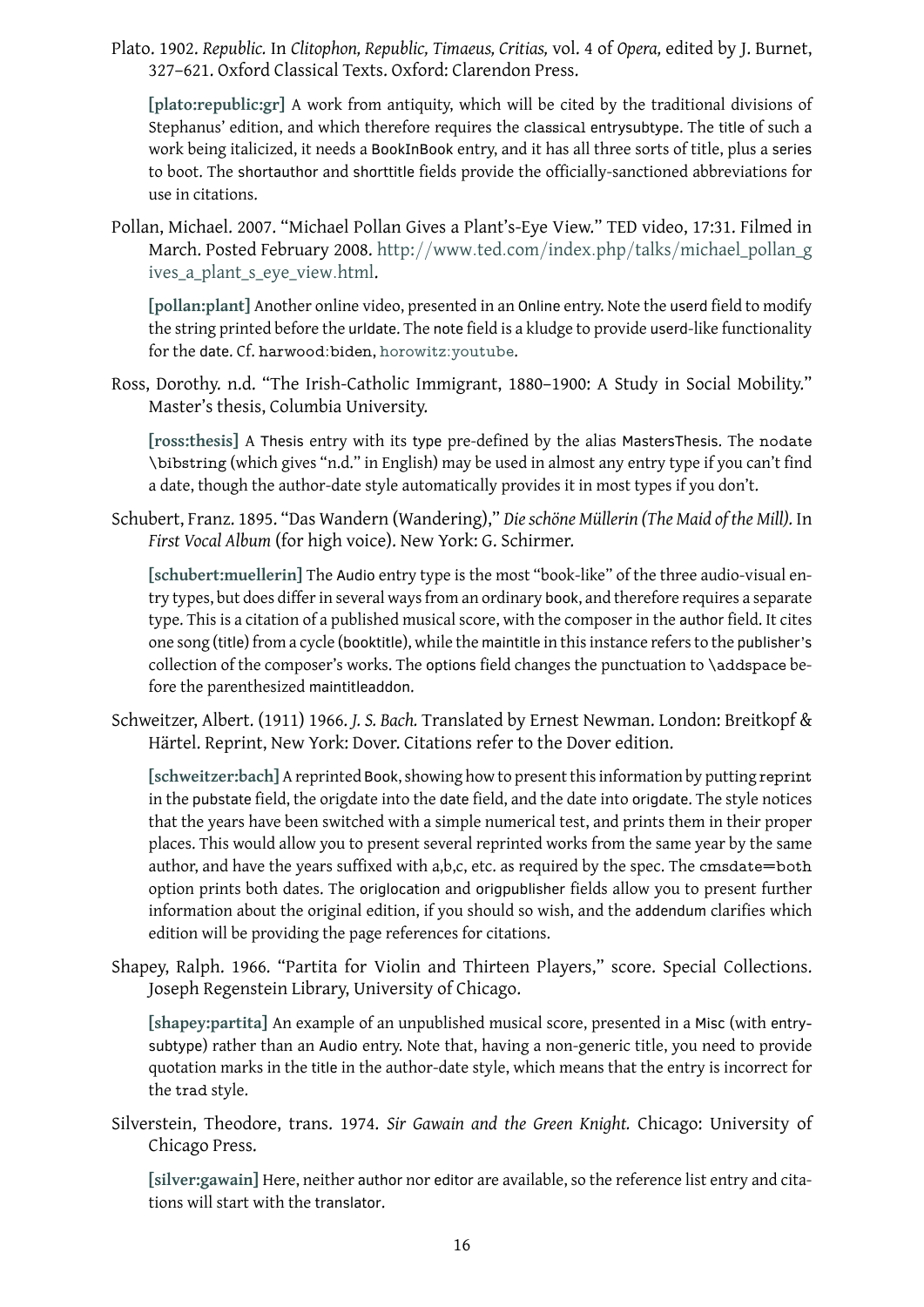script. Senn Oral History Collection, National Library of Medicine, Bethesda, MD.

<span id="page-16-3"></span>**[spock:interview]** An unpublished interview from an archive, hence requiring the Misc entry type with an entrysubtype. The interview is dated, but isn't letter-like, so you put the date in the date field. The interviewee is the author, and the title, with its initial lowercase letter, names the [interviewer. This](#page-24-0) Misc entry has all 4 locating fields in increasing generality: note, organization, institution, and location. The first of these also starts with a lowercase letter. The *CMS* suggests that if you refer to more than one piece from such an archive, that you include only the archive in the reference list, with more specific information forming part of the flow of text. Cf. creel:house and house:papers.

*Stanze in lode della donna brutta.* 1547. Florence.

**[an[on:stanze\]](#page-22-0)** The standard way to present this work, allowing it to be alphabetized by title[, and](#page-20-7) providing a shorttitle for in-text citations.

<span id="page-16-1"></span>Stendhal [Marie Henri Beyle]. 1925. *The Charterhouse of Parma.* Translated by C. K. Scott-[Moncrieff. Ne](#page-18-7)w York: Boni & Liveright.

**[stendhal:parma]** A Book entry with the real name of the author given, in the nameaddon field, after the pseudonym, in the author field.

<span id="page-16-5"></span>*A True and Sincere Declaration of the Purpose and Ends of the Plantation Begun in Virginia, of the [Degrees Which It H](#page-24-7)ath Received, and Means by Which It Hath Been Advanced.* 1610. London.

<span id="page-16-2"></span>**[virginia:plantation]** An anonymous Book entry with a very long title. The *CMS* prefers such entries generally to appear under their titles rather than under "Anon." Here, the shorttitle removes the indefinite article, and the sorttitle does the same.

Univ[ersity of Chicago Pre](#page-25-1)ss. 2017. *The Chicago Manual of Style.* 17th ed. Chicago: University of Chicago Press.

<span id="page-16-0"></span>**[chicago:manual]** A manual presented in a Book entry. Note the extra curly brackets around the corporate author, which is printed twice, both as author and publisher. (I have also provided an unorthodox shortauthor for convenience in this package documentation.) Cf. chicago:comment [for an example of h](#page-19-10)ow to use a CustomC entry to provide a comment inside a parenthesized citation.

Verdi, Giuseppe. 1998. *Il corsaro (melodramma tragico* in three acts*).* Libretto b[y Francesco Maria](#page-19-11) Piave. Edited by Elizabeth Hudson. 2 vols. The Works of Giuseppe Verdi, ser. 1, Operas. Chicago: University of Chicago Press; Milan: G. Ricordi.

<span id="page-16-6"></span>**[verdi:corsaro]** An Audio entry presenting a published operatic score. Note the "reverse italics" in the title, and also the distribution of roles between an editor (with an editortype to identify the librettist) and an editora. Note also the two publishers, and two places of publication, presented in a modified publisher field. You can always choose just to present one of these publishers, generally [whichever is clo](#page-24-8)sest.

Viv (Jerusalem, Isr.). 2015. Comment on Amlen, "Hoot," January 27, 2015. *Wordplay* (blog). *New York Times,* January 26, 2015.

<span id="page-16-4"></span>**[viv:amlen]** An example of a blog comment presented without the commenton relatedtype. Here the crossref to the main blog and special formatting in the title field provide the necessary information. The nameaddon field here holds the commenter's location, but it can also hold, especially in social media posts, a screen name or similar. The entry will appear in the list of references, and [will produce](#page-25-0) a standard citation. Cf. amlen:hoot, amlen:wordplay, and viv:amlen:15 and also cp. ellis:blog and ac:comment for an example of how to use the new commenton relatedtype in this context.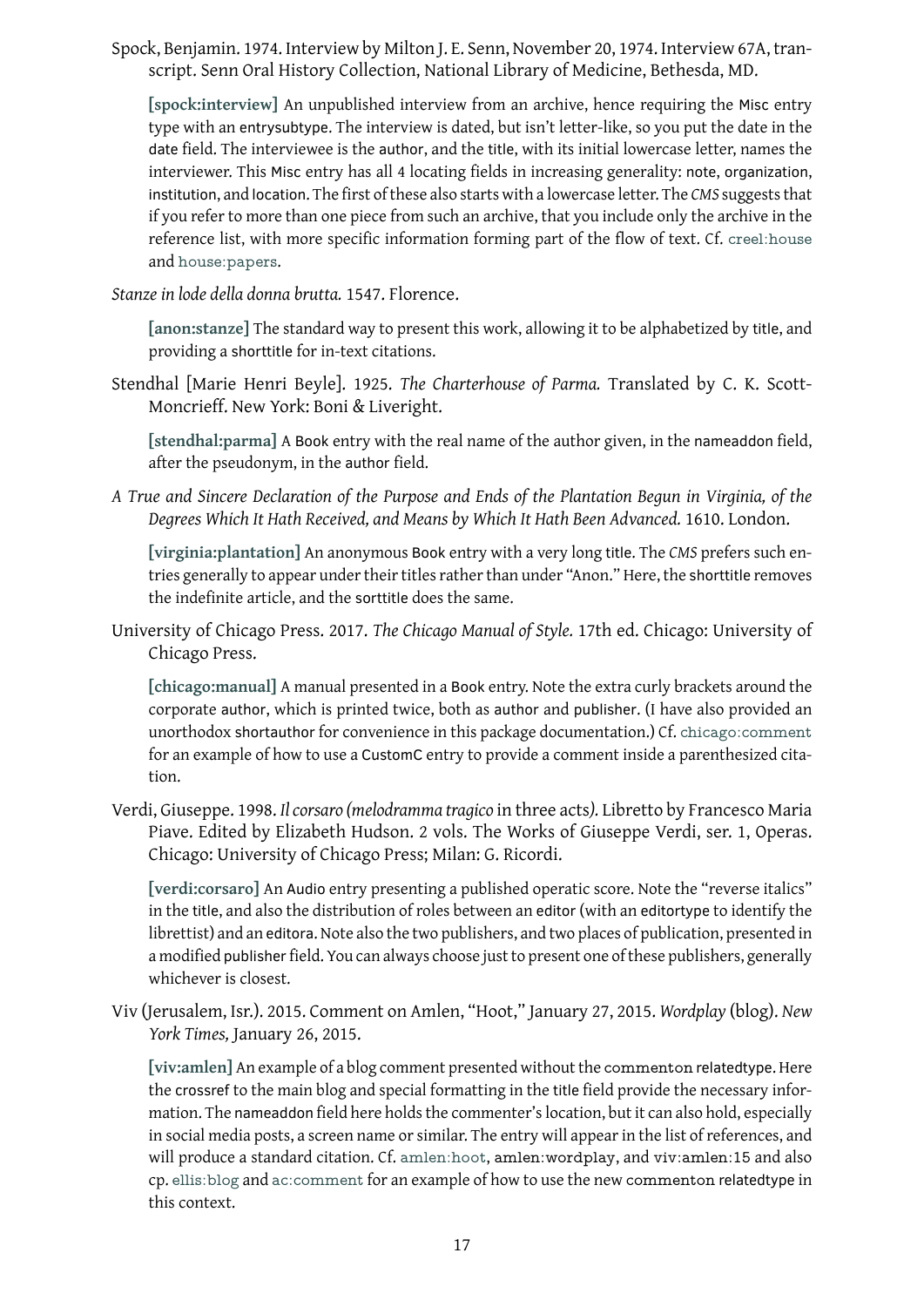<span id="page-17-1"></span>**[white:russ]** This is a spurious entry I've just made up to show the cross-referencing mechanism at work in Letter entries. See white:ross:memo for the details.

. 1946b. EBW to Harold Ross, memorandum, 2 May 1946. I[n Wh](#page-17-2)ite 1976, 273.

<span id="page-17-3"></span>**[\[white:ross:m](#page-25-2)emo]** In the [author-date style, t](#page-25-3)he *CMS* recommends that the list of references contain only the whole collection of published letters (white:total, below), with any further information being provided as part of the running text. (If you follow this m[ethod](#page-17-2), then the Letter entry type needn't ever be used.) If, for some reason, you still want to cite individual letters in [the list of references](#page-25-3), this and the white:russ entry de[monstrate h](#page-25-4)ow to do so. Chicago's mechanism for shortened cross-references is operative in Letter entries using crossref or xref (as in InCollection and InProceedings entries), so the information printed in the list of references will be abbreviated. You can simply use the origdate field for the date of the letter, and you'll get separate letters, ordered by date, and [with a,b,c, e](#page-25-2)tc. appended to differentiate letters from the same year.

. 1976. *Letters of E. B. White.* Edited by Dorothy Lobrano Guth. New York: Harper & Row.

[white:total] The parent entry of the two preceding child entries. Note that it is a Book entry, and will appear in the reference list if more than one child inherits from it, even though it isn't cited itself.

<span id="page-17-2"></span>Wiki[pedia. 2019, s](#page-25-4).v. "BibTeX." Last edited November 15, 2019, 20:59. http://en*.*wikipedia*.*org /wiki/BibTeX.

<span id="page-17-0"></span>**[wikiped:bibtex]** InReference entries are designed to allow you to cite particular articles in an alphabetically-arranged reference work. The lista field holds the n[ame of the article, and for](http://en.wikipedia.org/wiki/BibTeX) [printed works y](http://en.wikipedia.org/wiki/BibTeX)ou can use the standard postnote field to make a single .bib entry work for references to several different articles. For an online work, you must have a urldate field, as such [sources change ra](#page-25-5)ther rapidly, and in the case of heavily contested articles it could well be useful to also to include a time stamp in the same field, as here (though this isn't necessary at all for this article). The userd field allows you to identify which sort of date is at stake - the *CMS* strongly prefers revision dates or similar to access dates. Online works which haven't had any sort of printed existence can, at your discretion, have titles in plain roman (like an Online entry). Defining an entrysubtype field achieves this. Ordinarily, such an entry need not be printed in the reference list, but here it will appear there for the sake of example.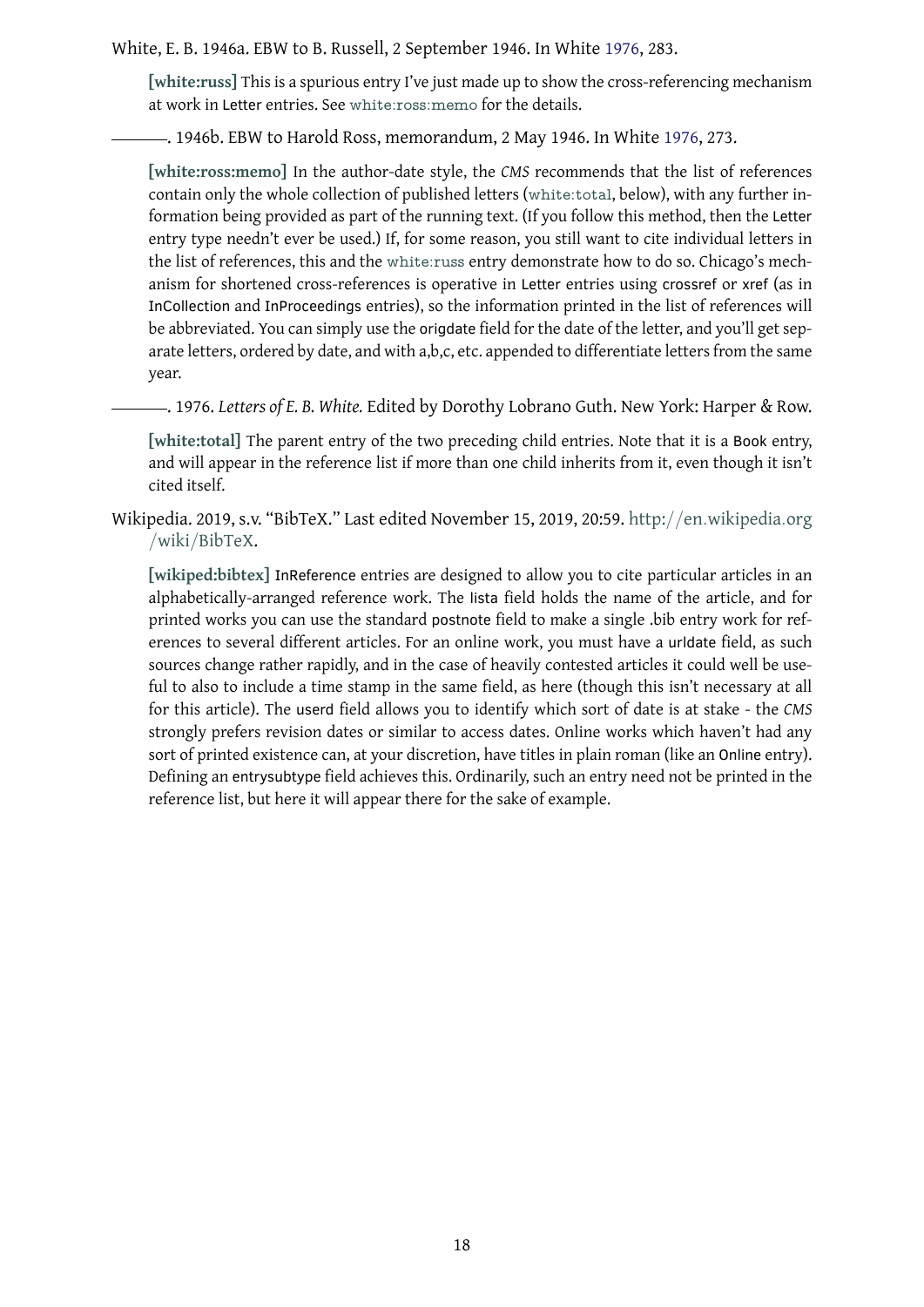```
%% Database entries used to produce
%% citations in this file, taken
%% from dates-test.bib. I have
%% removed the annotations to save
%% room -- you can click on
%% the entry type to return to the
%% reference list entry, where you'll
%% also find the annotations. You can
%% click on text with a grey back-
%% ground to switch to that entry
%% within this .bib listing. Through-
%% out this listing you'll see curly
%% braces around parts of titles and
%% subtitles, which allow the entry
%% to work equally well in authordate
%% and authordate-trad.
```
@String{cup = {Cambridge University Press}} @String{hup = {Harvard University Press}} @String{uchp = {University of Chicago Press}} @String{oup = {Oxford University Press}}

```
@Review{ac:comment,
```

```
entrysubtype = {mag}azine},
author = \{AC\},\eventdate = {2008-07-01T10:18:00},
related = \{ ellis:blog \},relatedtype = {commenton}
```

```
}
```

```
@Book{adorno:benj,
 title = {The Complete Correspondence,
       1928--1940},
 public = hup,year = 1999,author = {Adorno, Theodor~W. and
       Benjamin, Walter},
 editor = {Lonitz, Henri},
 translator = {Nicholas Walker},
 location = {Cambridge, MA}}
```

```
@Article{amlen:hoot,
 author = {Amlen, Deb},
 title = {One Who Gives a Hoot},
 journaltitle = {Wordplay},
 entrysubtype = {mag}azine},
 maintitle = \{New York Times\},\location = \{blog\},date = \{2015 - 01 - 26\},\url = {http://wordplay.blogs
     .nytimes.com/2015/01/26
     /one-who-gives-a-hoot/}
}
```

```
@Book{anon:stanze,
 title = {Stanze in lode della donna brutta},
 date = 1547,address = {Florence},
 shorttitle = {Stanze}
}
```
<span id="page-18-3"></span>shorttitle = {Metaph\adddot}, title = {Metaphysics}, options = {skipbib},  $entrysubtype = {classical},$  $entrysubtype = {classical},$  $origdate = 1924,$  $date = 1997,$ author = {Aristotle}, editor  $=$  {Ross, W. $\neg$ D.}, publisher =  $\{Oxford Univ.\}$  Press and Sandpiper Books},  $pubits = {reprint},$ volumes  $= 2$ ,  $location = \{Oxford\}$ }

```
@Book{aristotle:metaphy:trans,
  title = {Metaphysica},
  entrysubtype = {classical},
  year = 1928,volume = 8,
  author = {Aristotle},
  editor = {Ross, W.\negD.},
  nameb = {Ross, W.-D.},originaloriglanguage = {greek},
  userf = \{ aristotle: metaphy: gr \},maintitle = {The Works of {Aristotle},
        Translated into {English}},
  publisher = {Clarendon Press},
  edition = 2,
 location = \{Oxford\}}
```

```
@InBook{ashbrook:brain,
 author = {Ashbrook, James~B. and
       Albright, Carol Rausch},
 title = {The Frontal Lobes, Intending, and a
        Purposeful God},
 booktitle = {The Humanizing Brain},
 publisher = {Pilgrim Press},
 year = 1997,chapter = 7,
 location = {Cleveland, OH}
```
#### }

```
@Music{auden:reading,
 title = {Selected Poems},
 author = {Auden, W. H.},
 date = {1991},number = 7137,series = {Spoken Arts},
 type = {audiocassette},
 note = {read by the author}
}
```

```
@Article{author:forthcoming,
  author = {Author, Margaret~M.},
  title = {Article Title},
 journaltitle = {Journal Name},
 pubstate = {forthcoming},
  volume = 98
}
```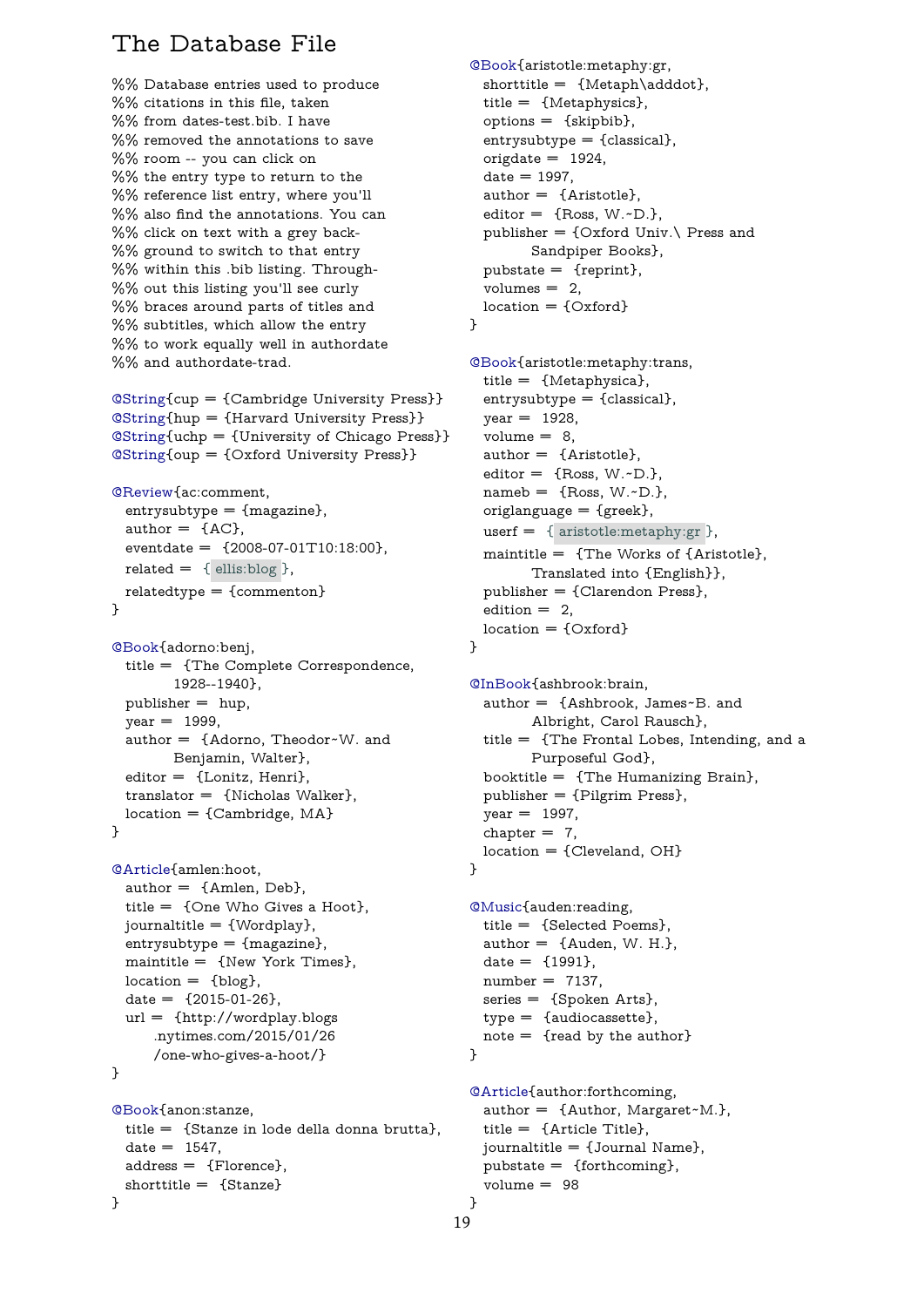```
subtitle = {The Political Economy of
       Marketwomen in {Peru}},
 year = 1989,author = {Babb, Florence},
 publisher = {University of Texas Press},
 edition = {\b{revisededition}},
 location = \{Austin\}}
@Review{barcott:review,
 journaltitle = {New York Times Book
        Review},
 author = {Barcott, Bruce},
```

```
date = \{2000 - 04 - 16\},\entrysubtype = {mag}azine},
title = {\bibstring{reviewof}
      \mkbibemph{The Last Marlin: The
      Story of a Family at Sea},
      \bibstring{by} Fred Waitzkin},
pages = 7
```

```
}
```

```
@Article{batson,
 author = {Batson, C.-Daniel}.title = {How Social Is the Animal?},
 subtitle = {The Human Capacity for Caring},
 journaltitle = {American Psychologist},
 volume = 45,
 date = {1990-03},
 pages = {336--346}}
```

```
@Article{beattie:crime,
 author = {Beattie, J.-M.\},
 title = {The Pattern of Crime in {England},
        1660--1800},
 journaltitle = {Past and Present},
 year = 1974,number = 62,
 pages = \{47--95\}}
```

```
@Music{beethoven:sonata29,
 title = {Piano Sonata \bibstring{number}
        29 \mkbibquote{Hammerklavier}},
 author = {Beethoven},
 editor = {Peter Serkin},
 editortype = {none},number = \{CDD 270\},\series = {Proarte Digital}
}
```

```
@Music{bernstein:shostakovich,
 title = {Symphony \bibstring{number} 5},
 author = {Shostakovich, Dmitri},
 editor = {Bernstein, Leonard},
 editortype = {conductor},editora = {{New York Philharmonic}},
 editorotype = {none},number = {IM 35854},
 series = \{CBS\},\
```

```
@Book{boxer:china,
 title = {South {China} in the Sixteenth
        Century},
 year = 1953,editor = {Boxer, Charles~R.},
 number = \{2nd ser., 106\},\series = {Hakluyt Society Publications},
 location = \{London\}
```

```
}
```

```
@Book{browning:aurora,
  title = {{Aurora Leigh}},
  subtitle = {Authoritative Text, Backgrounds
        and Contexts, Criticism},
  year = 1996,author = {Browning, Elizabeth Barrett},
  editor = {Reynolds, Margaret},
  publisher = {Norton},
  series = {Norton Critical Editions},
 location = {New York}
}
```

```
@Manual{bsi:abbreviation,
 title = {Specification for Abbreviation of
        Title Words and Titles of
        Publications},
 date = 1985,organization = {British Standards Institute},
 address = {Linford Woods, Milton Keynes,
        UK},
 shorthand = {BSI}
```

```
}
```

```
@Book{chaucer:alt,
  title = {Chaucer Life-Records},
  year = 1966,editor = {Crow, Martin~M. and Olson,
        Clair~C.},
 namec = {Manly, John~M. and Richert,
        Edith},
 public = <math>oup</math>,note = {with the assistance of Lilian~J.
        Redstone and others},
 location = \{London\}
```

```
}
```
<span id="page-19-11"></span>@CustomC{chicago:comment, title = {the most recent edition},  $entry$ subtype = {classical}, options = {skipbib}, [annotatio](#page-16-0)n  $=$  {An example of how to use a CustomC entry to insert a comment inside another parenthetical citation.} }

<span id="page-19-10"></span>@Book{chicago:manual, title = {The {Chicago} Manual of Style},  $year = 2017,$ author = {{University of Chicago Press}},  $shortauthor = {\mathbf{CMS}}$  $shortauthor = {\mathbf{CMS}}$ ,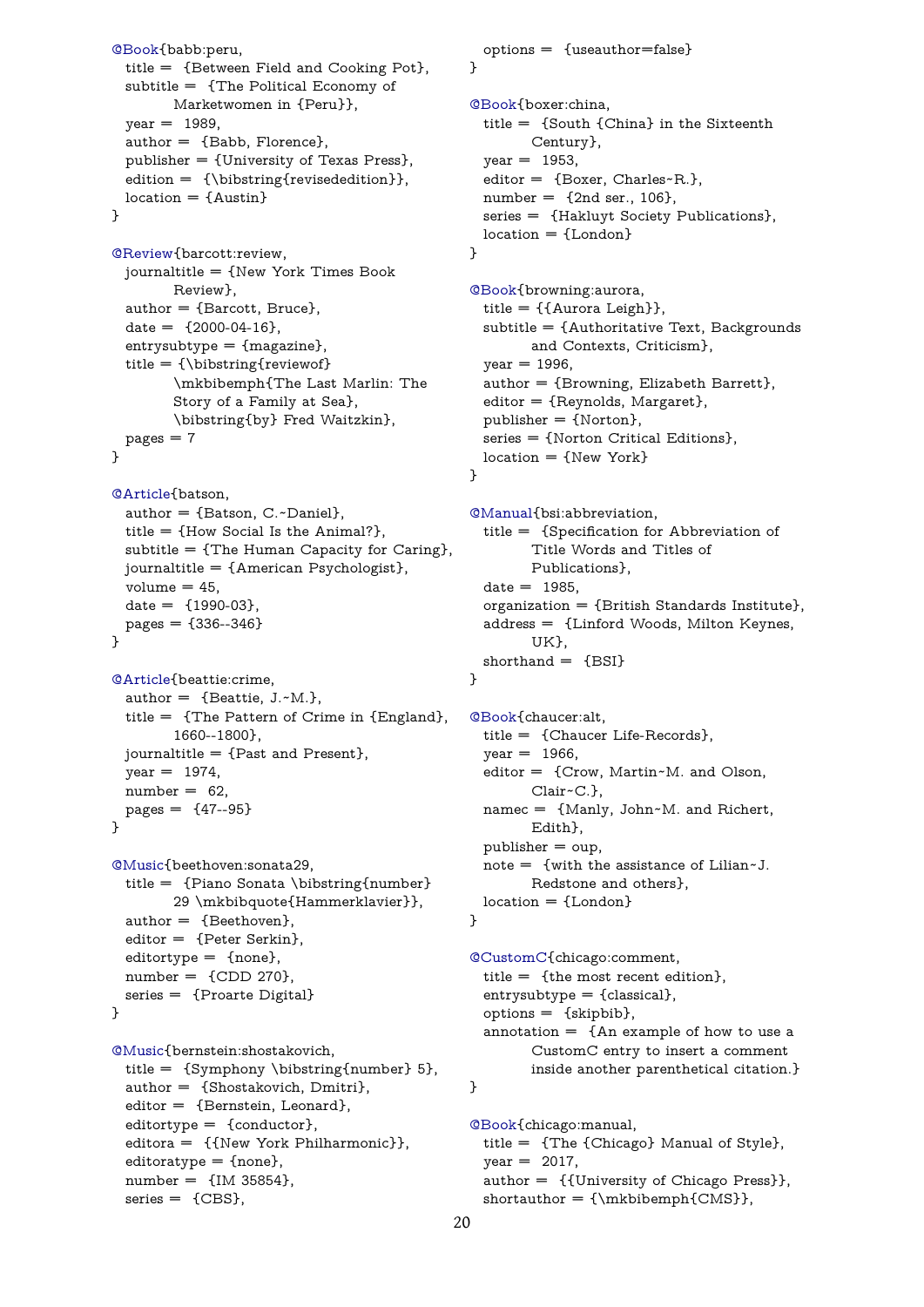```
location = {Chicago}}
```

```
@Booklet{clark:mesopot,
 title = {Mesopotamia},
 subtitle = {Between Two Rivers},
 author = {Hazel V. Clark},
 howpublished = {End of the Commons
       General Store},
 date = {1957?},
 location ={Mesopotamia, OH}
}
```
<span id="page-20-2"></span>@Article{conley:fifthgrade,  $author = {Conley, Alice},$ title = {Fifth-Grade Boys' Decisions about Participation in Sports Activities}, [issuetit](#page-8-1)le = {Non-subject-matter Outcomes of Schooling}, journaltitle = {Elementary School Journal},  $note = {special issue},$  $year = 1999,$  $volume = 99$ , editor = {Good, Thomas~L.},  $number = 5$ ,  $pages = \{131 - 146\}$ 

```
}
```

```
@Article{connell:chronic,
 author = {Connell, A.~D. and Airey, D.~D.},
 title = {The Chronic Effects of Fluoride on
        the Estuarine Amphipods
        \mkbibemph{Grandidierella lutosa}
        and \mkbibemph{G. lignorum}},
 journaltitle = {Water Research},
 date = 1982,volume = 16,
 pages = {1313--1317}
```

```
}
```

```
@InCollection{contrib:contrib,
 author = {Contributor, Anna},
 title = {Contribution},
 booktitle = {Edited Volume},
 publisher = {Publisher},
 year = {\autocap{f}orthcoming},
 editor = {Editor, Ellen},
 location = {Place}}
```

```
@Article{conway:evolution,
  author = {Conway, M.\simS.},
 title = {The Evolution of Diversity in
         Ancient Ecosystems},
 subtitle = \{A \text{ Review}\},\journaltitle = {Philosophical Transactions of
        the Royal Society},
 date = 1998,
 volume = {B 353},
 pages = \{327 - 345\}}
```

```
Planter's Looking-Glass},
 year = 1730,author = {Cook, Ebenezer},
 authortype = {anon?},
 note = {\b{by}} \mkb{b}{q}Gent}},
 location = \{Annapolis\}}
@Online{coolidge:speech,
```

```
author = {Coolidge, Calvin},
  title = {Equal Rights},
  note = {copy of an undated 78 rpm disc,
         3:45},
  options = {ptitleaddon=space},
  titleaddon = \{(\text{speed})\},\related = \{ loc: leaders \},date = \{1920 - \},
  relatedstring = {in}}
```

```
@Misc{creel:house,
 author = {Creel, George},entrysubtype = {letter},
 title = {George Creel to Colonel House},
 note = {Edward~M. House Papers},
 origdate = {1918-09-25},organization = {Yale University Library}
}
```

```
@Book{davenport:attention,
 title = {The Attention Economy},
 subtitle = {Understanding the New Currency
       of Business},
 year = 2001,author = {Davenport, Thomas~H. and Beck,
        John~C.},
 publisher = {Harvard Business School Press},
 addendum = \{TK3 Reader e-book\},location = {Cambridge, MA}
```

```
}
```

```
@Misc{dinkel:agassiz,
  author = {Dinkel, Joseph},
 title = {description of Louis Agassiz written
        at the request of Elizabeth Cary
        Agassiz},
  year = {\bibstring{nodate}},
  entrysubtype = {yes},
 note = {Agassiz Papers},
 location = {Harvard University},
  organization = {Houghton Library}
}
```
<span id="page-20-10"></span>@Book{donne:var,  $author = {Donne, John},$ editor = {Stringer, Gary~A.}, title = {The \mkbibquote{Anniversaries} and the \mkbibquote{Epicedes and Obsequies}}, namea = {Stringer, Gary~A. and Pebworth, Ted-Larry},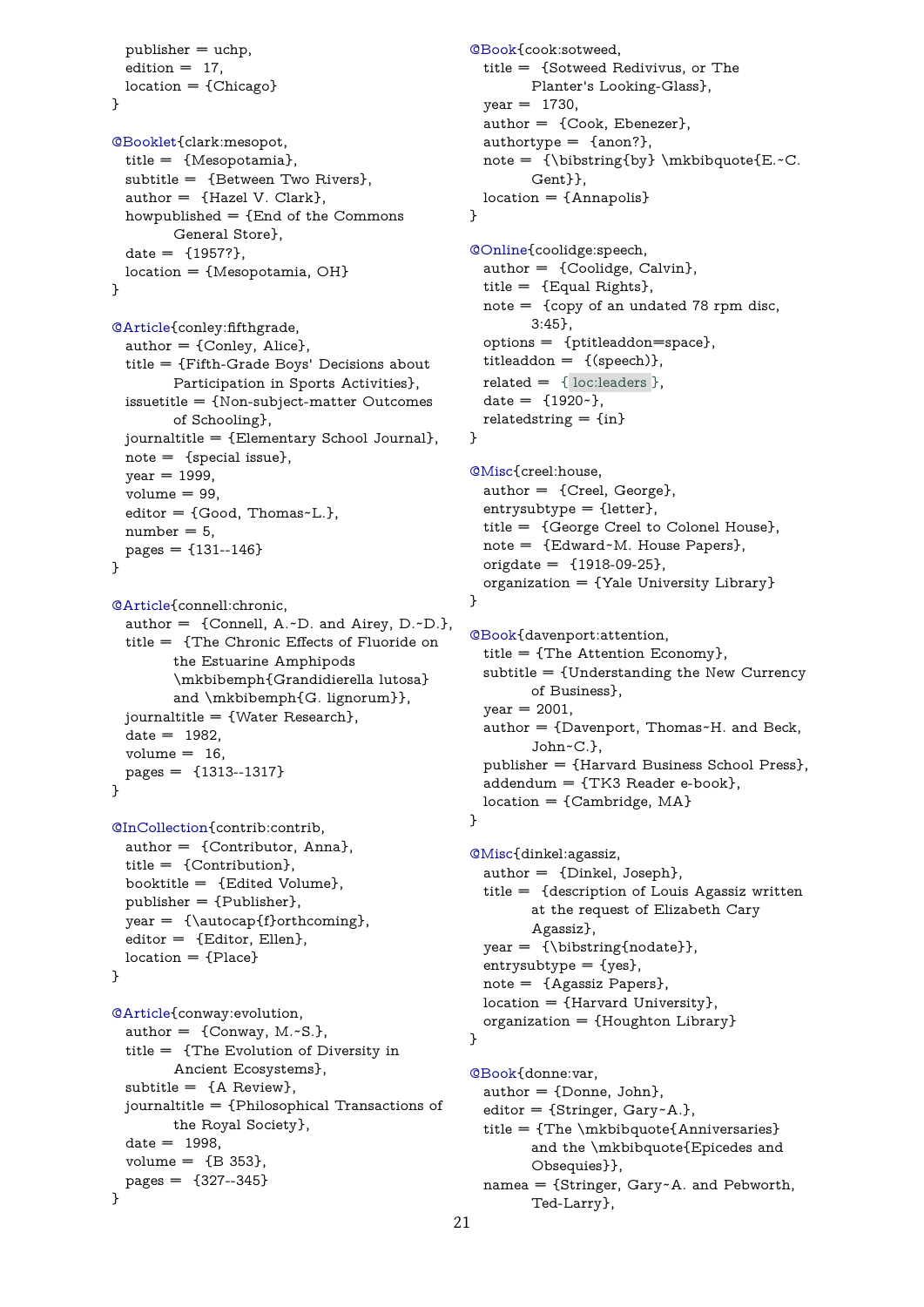```
Poetry of {John Donne}},
 year = 1995,volume = 6,
 location = {Bloomington}
}
```

```
@Book{dunn:revolutions,
 title = {Sister Revolutions},
 subtitle = {French Lightning, {American}
        Light},
 year = 1999,author = {Dunn, Susan},
 publisher = {Faber \& Faber and Farrar},
        Straus \& Giroux},
 location = \{New York\}}
```

```
@Manual{dyna:browser,
 title = {Dynatext, Electronic Book
        Indexer/Browser},
 organization = {Electronic Book Technology
        Inc.},
 address = {Providence, RI},
 year = 1991}
```

```
@Book{eliot:pound,
 title = {Literary Essays},
 options = {useauthor=false},
 year = 1953,author = {Pound, Ezra},
 editor = {Eliot, T.~S.},
 publisher = {New Directions},
 location = \{New York\}}
```

```
@Article{ellis:blog,
 author = {Ellis, Rhian},
 title = {Squatters' Rights},
 journaltitle = {Ward Six},
 location = \{blog\},\date = {2008-06-30},
 url = {http://wardsix.blogspot.com
     /2008/06/squatters-rights.html},
 entrysubtype = {magazine}
}
```

```
@Book{emerson:nature,
 title = {Nature},
 year = 1985,origdate = 1836,location = {Boston},
 options = {cmsdate=old},
 author = {Emerson, Ralph Waldo},
 publisher = {Beacon},
 note = \{a facsimile of the first\bibstring{edition} with an
        \bibstring{introduction} by Jaroslav
        Pelikan}
}
```
 $date = {1980},$ edition  $= \{15\},\$ shorttitle  $=$  {Ency. {Brit}., \mkbibemph{15th ed}\adddot}, options = {hypertitle}

```
}
```

```
@BookInBook{euripides:orestes,
 title = {Orestes},
 year = 1958,booktitle = {Euripides},
 maintitle = {The Complete {Greek}
        Tragedies},
 nameb = {Arrowsmith, William},
 volume = 4,
 author = {Euripides},
 editor = {Grene, David and Lattimore,
       Richmond},
 public = uchp,pages = {185--288},
 location = {Chicago}}
```

```
@Online{evanston:library,
 author = {{Evanston Public Library Board
        of Trustees}},
 shortauthor = {{Evanston Public Library}},
 title = {Evanston Public Library Strategic
        Plan, 2000--2010},
 subtitle = {A Decade of Outreach},
 organization = {Exanston \n}(B)url = {http://www.epl.org/library
        /strategic-plan-00.html},
 urldate = {2002-07-18}
```

```
}
```

```
@Video{friends:leia,
  title = {The One with the {Princess Leia}
        Fantasy},
  date = 2003,booktitle = {Friends},
  booktitleaddon = {season~3, episode~1},author = {Curtis, Michael and Malins,
        Gregory~S.},
  eventdate = \{1996-09-19\},editor = {Mancuso, Gail},
  editortype = {director},
 publisher = {Warner Home Video},
 type = {DVD},address = {Burbank, CA}}
```
@Misc{genesis,  $shorttitle = {Gen\addot}$ ,  $entry$ subtype = {classical},  $keywords = \{nosample\},\$ [title](#page-11-4) = {Genesis} }

```
@Review{gourmet:052006,
 journaltitle = {Gourmet},
```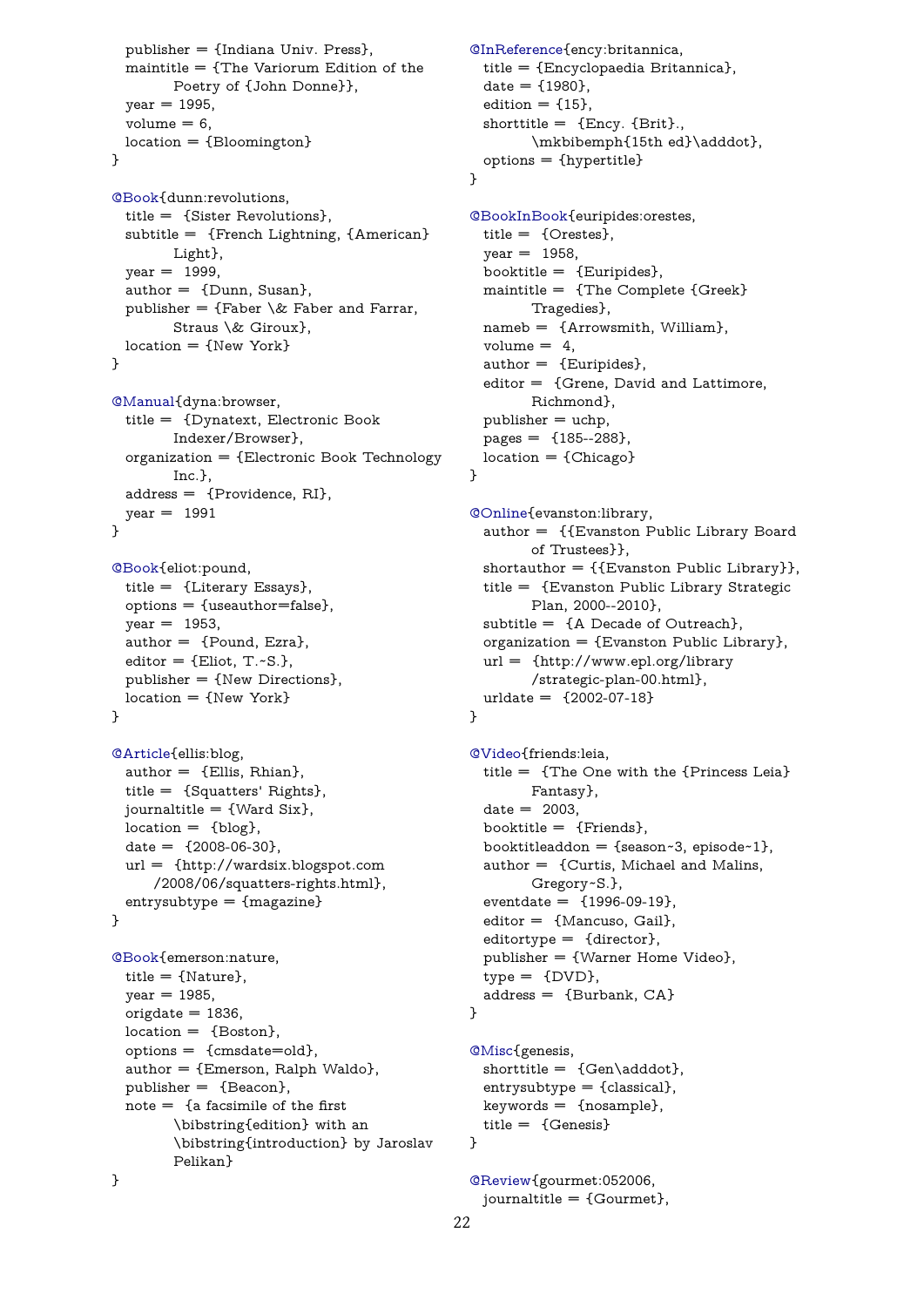```
title = {Kitchen {Notebook}}
}
```
<span id="page-22-8"></span>@InReference{grove:sibelius, title = {The New {Grove} Dictionary of Music and Musicians}, author = {Hepokoski, James}, [shorttitle =](#page-13-3) {New {Grove} Dict\adddot}, lista = {Sibelius, Jean},  $url = \{http://www.grownumusic.com/\},\$ urldate =  ${2002 - 01 - 03}$ , sortkey = {New Grove} }

<span id="page-22-1"></span>@Video{handel:messiah, title  $= \{$ Messiah $\}$ ,  $date = {1988},$ eventdate =  ${1987-12-19}$ , [userd](#page-11-5) = {performed}, type = {videocassette (VHS), 141 min\adddot}, editor = {{Atlanta Symphony Orchestra and Chamber Chorus}},  $editortype = {none},$ editora = {Shaw, Robert},  $editorotype = {none},$ author = {Handel, George Frederic}, publisher = {Video Artists International}, address = {Ansonia Station, NY} }

```
@Article{hlatky:hrt,
 author = {Hlatky, Mark~A. and Boothroyd,
        Derek and Vittinghoff, Eric and
        Sharp, Penny and Whooley, Mary~A.},
 title = {Quality-of-Life and Depressive
        Symptoms in Postmenopausal Women
        after Receiving Hormone Therapy},
 subtitle = {Results from the {Heart and
        Estrogen/Progestin Replacement
        Study (HERS)} Trial},
 journaltitle = {Journal of the American
        Medical Association},
 date = \{2002 - 02 - 06\},\volume = 287,
 number = 5,
 url = {http://jama.ama-assn.org/issues
        /v287n5/rfull/joc10108.html#aainfo},
 urldate = {2002-01-07}
}
```

```
@Music{holiday:fool,
 title = {I'm a Fool to Want You},
 eventdate = \{1958-02-20\},date = {1960},booktitle = {Lady in Satin},
 author = {Herron, Joel and Sinatra, Frank
        and Wolf, Jack},
 editor = {Holiday, Billie},
 editortype = {vocalist},
 number = \{CL 1157\},\
```
 $note = {with Ray Ellis},$ options = {useauthor=false} } @Online{horowitz:youtube, title = {{HOROWITZ AT CARNEGIE

<span id="page-22-4"></span>HALL} 2-{Chopin Nocturne} in Fm Op.55}, [organi](#page-12-4)zation =  $\{YouTube video, 5:53\},\$ url = {http://www.youtube.com/watch? v=cDVBtuWkMS8},

 $urldate = {2009-01-09},$ userd =  ${posted by \mkbibquote{hubanj.}}$ note = {from a performance televised by CBS on\nopunct},

date  $=$   $\{1968-09-22\}$ , shorttitle = {HOROWITZ}

#### }

```
@Book{horsley:prosodies,
  title = {On the Prosodies of the {Greek and
        Latin} Languages},
  year = 1796,author = {Horsley, Samuel},authortype = {anon}
```
#### <span id="page-22-5"></span>}

@Misc{house:papers,  $author = {House,}$ Edward~M\adddot\addcomma}, title = {Papers}, [note](#page-12-2) = {Yale University Library}, entrysubtype = {classical} }

```
@Standard{iso:electrodoc,
 title = {Information and
        Documentation---Rules for the
       Abbreviation of Title Words and Titles
       of Publications},
 date = 1997,author = {{International Organization for
        Standardization}},
 shorthand = {ISO},
 series = \{ISO\},\number = {4:1997},
 publisher = {ISO},
 address = {Paris}
```
#### }

<span id="page-22-7"></span>@Book{james:ambassadors, title = {The Ambassadors},  $year = 1996,$  $origdate = 1909,$  $options = {cmsdate=on},$  $options = {cmsdate=on},$ author  $=$  {James, Henry}, publisher = {Project Gutenberg}, url = {ftp://ibiblio.org/pub/docs /books/gutenberg/etext96/ambas10.txt} }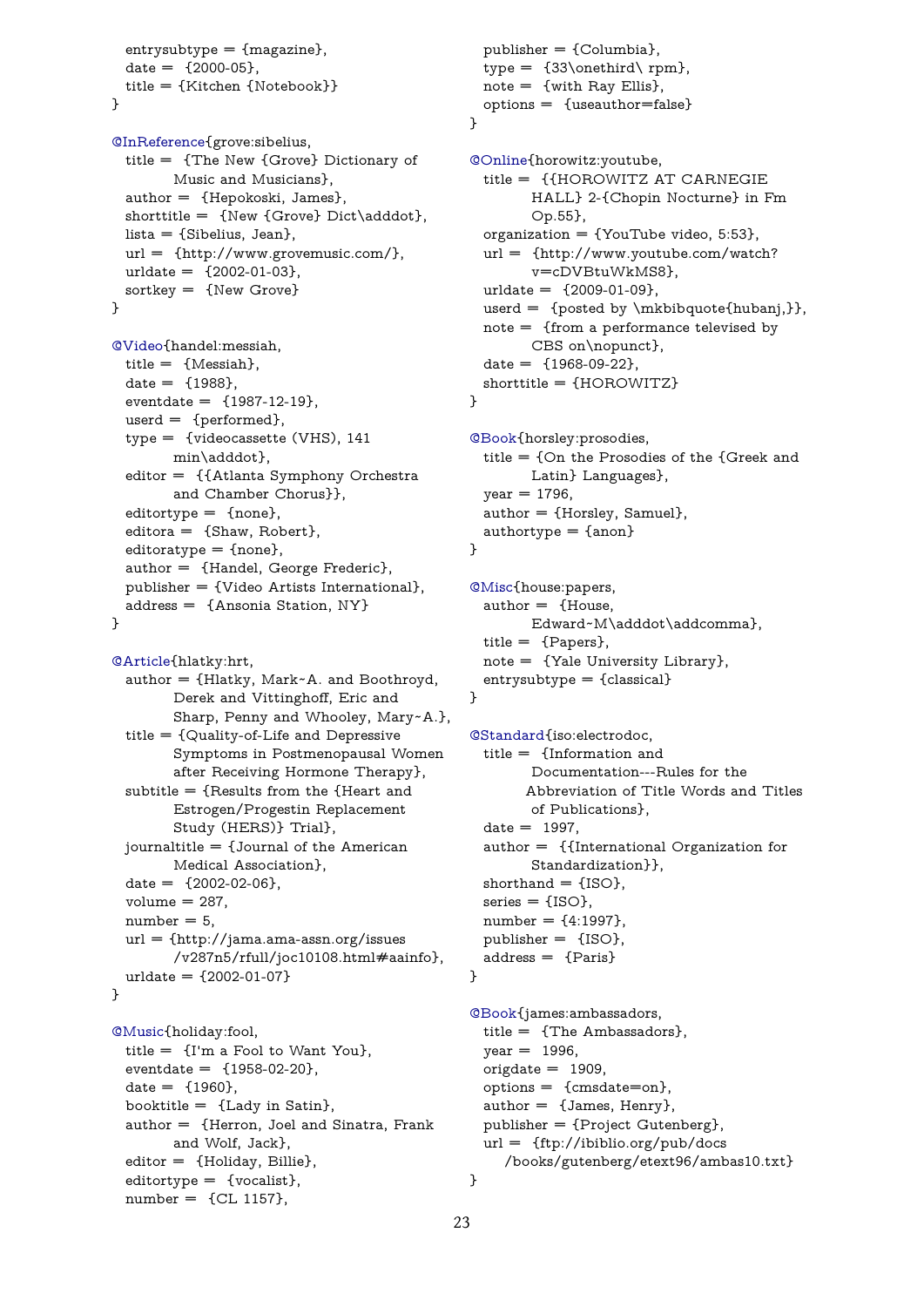```
date = \{2000 - 03 - 23\},\entrysubtype = {magazine},
 title = {Pushcarts Evolve to Trendy Kiosks},
 options = {cmsdate=full},
 location = \{ Lake Forest, IL\}}
@Online{loc:leaders,
 organization = {Library of Congress},
 title = {American Leaders Speak},
 subtitle = {Recordings from {World War I}
        and the 1920 Election, 1918--1920},
 url = {http://memory.loc.gov/ammem
        /nfhtml/},
 note = {RealAudio and WAV formats}
}
@Book{maitland:canon,
 title = {Roman canon law in the {Church of
        England}},
 date = 1998,origdate = 1898,
 author = {Maitland, Frederic W.},
 publisher = {Lawbook Exchange},
 address = {Union, NJ},
 options = {cmsdate=new},
 pubstate = {reprint}
}
@Book{maitland:equity,
 title = {Equity, also the Forms of Action at
        Common Law},
 subtitle = {Two Courses of Lectures},
 date = 1926,origdate = 1909,author = {Maitland, Frederic W.},
 editor = {Chaytor, A.~H. and others},
 public = cup,address = {Cambridge},
 pubits = {reprint},sortyear = {2010}
}
@Dataset{nasa:db,
 author = {{NASA/IPAC Extragalactic
        Database}},
 title = {object name IRAS F00400+4059},
 url = {http://ned.ipac.caltech.edu},
 urldate = {2016-04-06}
}
@Standard{niso:bibref,
 title = {Bibliographic References},
 organization = {National Information
        Standards Organization},
 userd = {approved},
 howpublished = {reaffirmed},
 eventdate = \{2010-05-13\},date = {2005-06-09},
 series = {ANSI/NISO},
 number = \{Z39.29 - 2005\},\
```

```
location = {Bethesda, MD}}
@Music{nytrumpet:art,
  title = \{ Art \ of \ the \ Trump, \},
  date = 1982,origdate = {1981-06-01/1981-06-02},
  author = {{New York Trumpet Ensemble,
        with Edward Carroll (trumpet) and
        Edward Brewer (organ)}},
  shortauthor = {{New York Trumpet
        Ensemble}},
  number = {PVT 7183},
  series = \{Vox/Turnabout\},\userd = {recorded at the Madeira Festival,},
  type = {compact disc}
}
```

```
@Review{nyt:trevorobit,
 journaltitle = {New York Times},
  entrysubtype = {magazine},
  date = \{2000 - 04 - 10\},\title = {obituary of {Claire Trevor}},
  options = {cmsdate=full},
 pages = {national edition}
}
```

```
@Book{pirumova,
  author = {Pirumova, N.-M.\},
  title = {The Zemstvo Liberal Movement},
  subtitle = {Its Social Roots and Evolution to
        the Beginning of the Twentieth
        Century},
  publisher = {Izdatel'stvo
        \mkbibquote{Nauka}},
  year = 1977,language = {russian},location = \{Moscow\}
```

```
}
```

```
@Book{pirumova:russian,
  title = {Zemskoe liberal'noe dvizhenie},
  subtitle = {Sotsial'nye korni i evoliutsiia do
        nachala XX veka},
  date = 1977,usere = {The zemstvo liberal movement: Its
        social roots and evolution to the
        beginning of the twentieth century},
 langid = {russian},author = {Pirumova, N.-M.\},
  publisher = {Izdatel'stvo
        \mkbibquote{Nauka}},
  address = {Moscow}
}
@BookInBook{plato:republic:gr,
```

```
title = {Republic},
shorttitle = {Resp\adddot},entrysubtype = {classical},
year = 1902,volume = 4,
```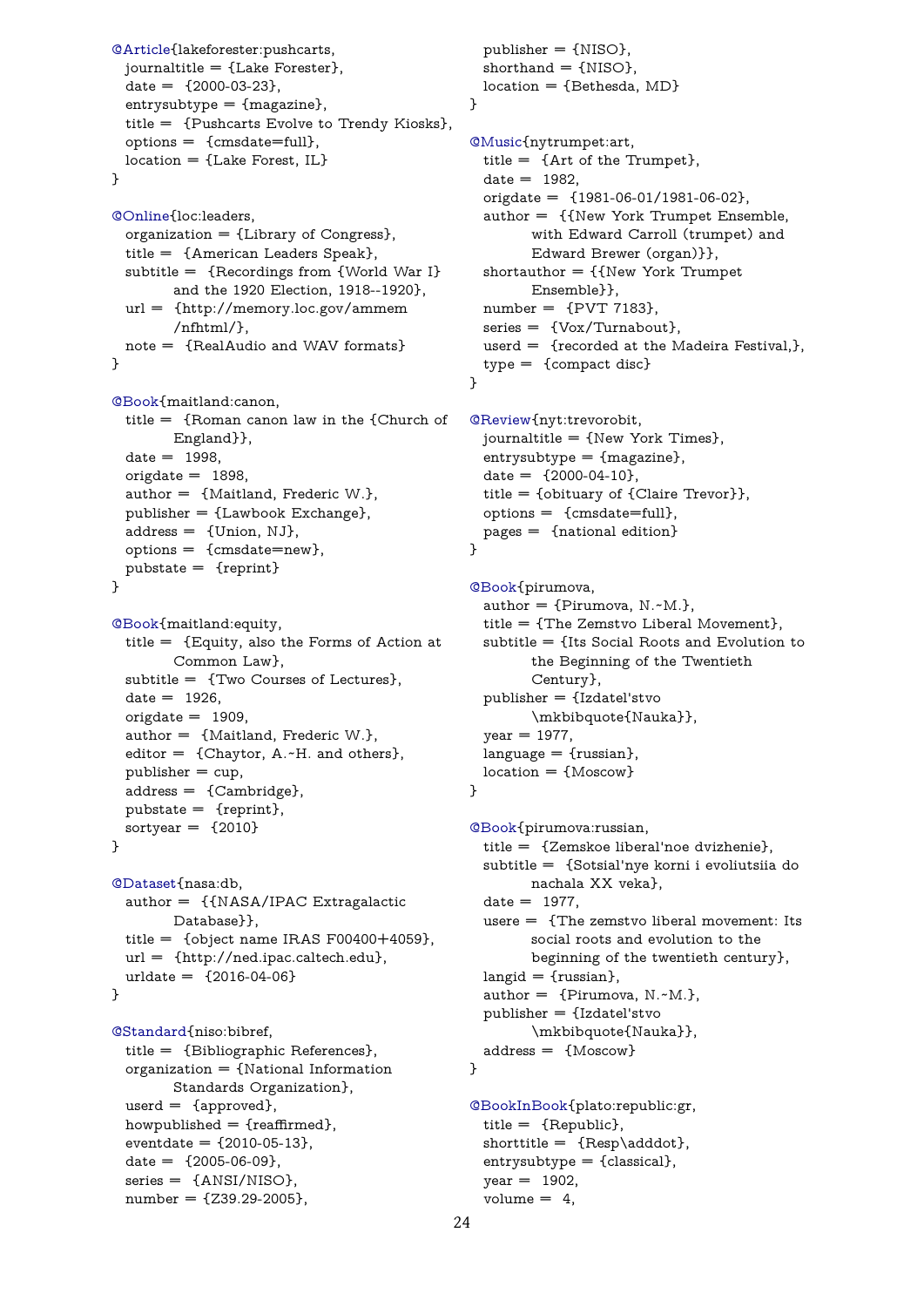```
shortauthor = {Pl\adddot},
booktitle = {{Clitophon, Republic,
      Timaeus, Critias}},
maintitle = {Opera},
publisher = {Clarendon Press},
series = {Oxford Classical Texts},
pages = \{327 - 621\},location = \{Oxford\}
```
}

```
@Online{pollan:plant,
 author = {Pollan, Michael},
 title = {Michael {Pollan} Gives a
        Plant's-Eye View},
 organization = \{TED video, 17:31},
 url = \{http://www.ted.com/index.php/talks/michael_pollan_gives_a
        _plant_s_eye_view.html},
 note = \{filmed in \nonumber\},
 urldate = {2008-02},date = \{2007 - 03\},\userd = {posted}
}
```

```
@MastersThesis{ross:thesis,
 author = {Ross, Dorothy},title = {The {Irish-Catholic} Immigrant,
        1880--1900},
 subtitle = \{A \text{ Study in Social Mobility}\},\school = {Columbia University},
 year = {\bibstring{nodate}}
}
```

```
@Audio{schubert:muellerin,
 title = {{Das Wandern (Wandering)}},
 date = 1895,booktitle = {Die sch\`one M\`ullerh}({The} Maid of the Mill)},
 maintitleaddon = \{ (for high voice)\},maintitle = {First Vocal Album},
 options = {ctitleaddon=space},
 author = {Schubert, Franz},
 publisher = \{G.-Schirmer\},\address = {New York}
}
```

```
@Book{schweitzer:bach,
 title = \{ \{\text{J. S. Bach}\}\},\origdate = 1966,date = 1911,author = {Schweitzer, Albert},
 origlocation = {London},
 origpublisher = \{Breit kopf \&\ Härtel},
 addendum = {Citations refer to the Dover
        edition},
 options = {cm}state = both,
 translator = {Newman, Ernest},
 public = {Dover},pubits = {reprint},location = {New York}
}
```

```
title = {\mkbibquote{Partita for Violin and
      Thirteen Players}},
titleaddon = {score},
entrysubtype = {music},
date = 1966,note = {Special Collections},
organization = \{Joseph Regenstein Library\},\institution = {University of Chicago}
```

```
}
```

```
@Book{silver:gawain,
 title = {Sir} {Gawain} and the {Green}
        Knight}},
 publisher = uchp,
 year = 1974,translator = {Silverstein, Theodore},
 location = {Chicago}}
```

```
@Misc{spock:interview,
  author = {Spock, Benjamin},
  entrysubtype = {letter},
 title = {interview by Milton J. E. Senn},
  date = {1974-11-20},
 note = {interview 67A, transcript},
  organization = {Senn Oral History}Collection},
 institution = {National Library of Medicine},
 location = {Bethesda, MD}
}
```

```
@Book{stendhal:parma,
  title = {The Charterhouse of {Parma}},
  date = 1925,author = {Stendhal},
 nameaddon = {Marie Henri Beyle},
 publisher = \{Boni \& Liveright\},
 address = \{New York\},\translator = {Scott-Moncrieff, C.-K.}}
```

```
@Review{unsigned:ranke,
 journaltitle = {Ergänzungsblätter zur
        Allgemeinen Literatur-Zeitung},
  entrysubtype = {mag}azine},
  date = \{1828-02\},\title = {unsigned review of
        \mkbibemph{Geschichten der
        romanischen und germanischen
        Völker}, by {Leopold von Ranke}},
 number = {23--24},
  shortjournal = {Ergänzungsblätter z. Allg.}Lit.-Ztg.}
}
```
<span id="page-24-8"></span>@Audio{verdi:corsaro, title = {Il corsaro (melodramma tragico \mkbibemph{in three acts})}, editortype =  $\{$ libretto by $\},$ [editor](#page-16-6) = {Piave, Francesco Maria},  $date = 1998,$